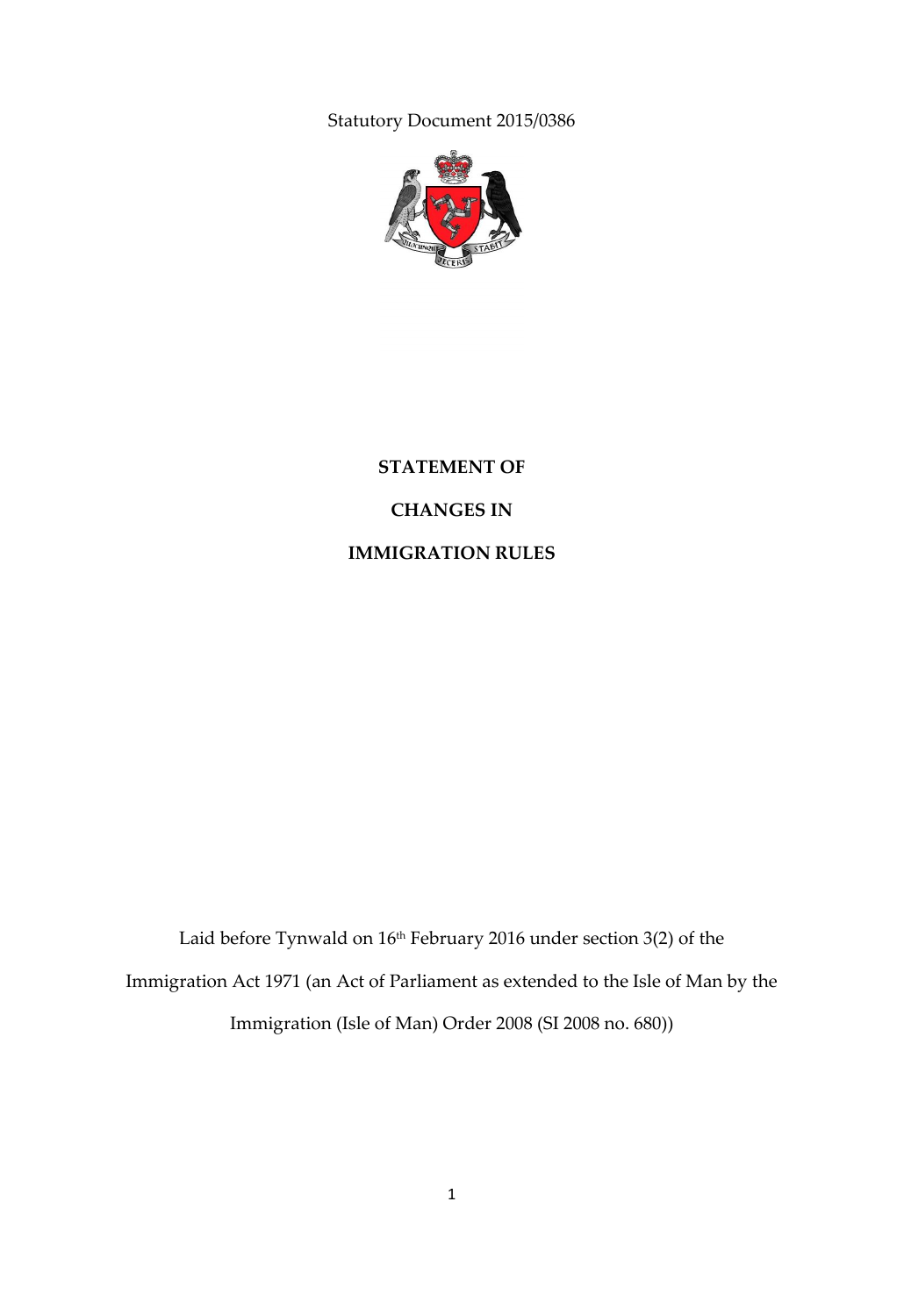The Council of Ministers has made the following changes to the Immigration Rules laid down by it as to the practice to be followed in the administration of the Immigration Act 1971<sup>1</sup> (of Parliament) as it has effect in the Isle of Man**<sup>2</sup>** for regulating entry into and the stay of persons in the Isle of Man and contained in the Statement laid before Tynwald on 17<sup>th</sup> May 2005<sup>3</sup>.

The changes in this Statement shall take effect on 28<sup>th</sup> January 2016. However, if an applicant has made an application for entry clearance or leave before 28<sup>th</sup> January 2016 and the application has not been decided before that date, it will be decided in accordance with the rules in force on 27<sup>th</sup> January 2016.

### **Changes to the Introduction**

I1. In paragraph 6, delete the definition of "Control of Employment Act" and substitute:

**""Control of Employment Act**" means the Control of Employment Act 2014 (of Tynwald)"

I2. In paragraph 6 after the definition for "Tier 4 Migrant" insert:

"**"expected end date of a course leading to the award of a PhD"** means the date the PhD is expected to be formally confirmed, by the sponsor, as completed to the standard required for the award of a PhD and recorded on the confirmation of acceptance for studies accompanying the application for leave to remain as a Tier 4 (General) Student on the doctorate extension scheme."

I3. In Immigration Rules: Introduction, paragraph 6 after the definition of "working day" insert, "**"National Referral Mechanism"** means the arrangements administered by the Competent Authorities as set out in the guidance found at [https://www.gov.uk/government/publications/victims-oftrafficking-guidance-for](https://www.gov.uk/government/publications/victims-of%1ftrafficking-guidance-for-competent-bodies)[competent-bodies](https://www.gov.uk/government/publications/victims-of%1ftrafficking-guidance-for-competent-bodies)."

# **Changes to Part 1**

1.1 In paragraph 12 after "by producing" insert "either:"

 $\overline{a}$ 

 $^1$  1971 c. 77

<sup>&</sup>lt;sup>2</sup> See the Immigration (Isle of Man) Order 2008 (S.I. 2008 No 680)

<sup>3</sup> S.D. 62/05 amended by S.D.692/05, S.D. 442/06, S.D. 547/06, S.D. 781/06, S.D. 871/06, S.D. 124/07, S.D. 303/07, S.D. 534/07, S.D. 02/08, S.D. 500/08, GC 32/09, GC 35/09, GC 14/10, GC 26/10, GC 02/11, SD 518/11, SD 40/12, SD 0288/12, SD 0625/12, SD 0657/12, SD250/13, SD 302/13, SD 345/13 ,SD 2014/0004, SD 2014/0082, SD 2014/241, 2014/314 , 2014/324 and 2015/0265.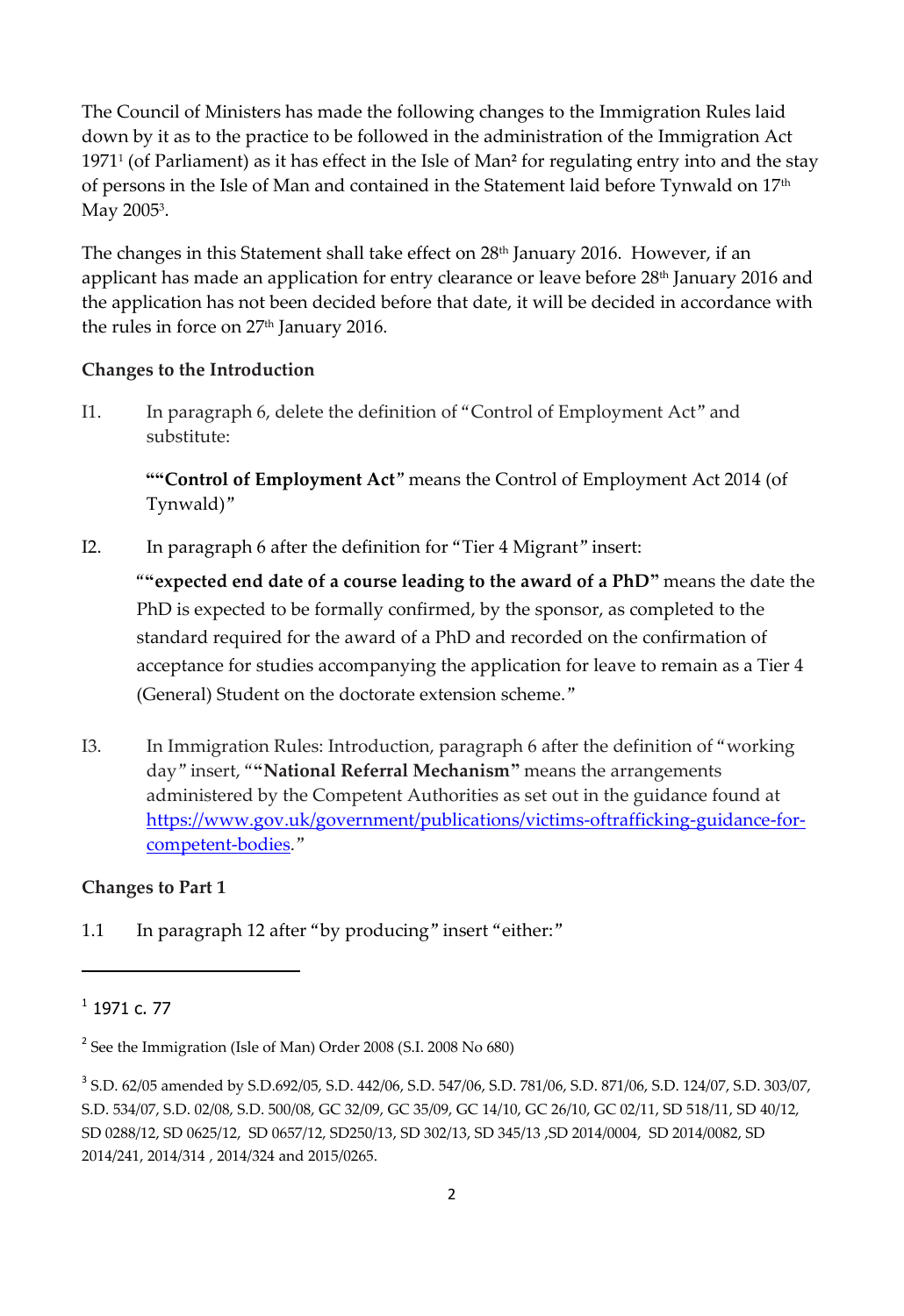- 1.2. In paragraph 14(i) delete "Channel Islands" and substitute "any of the Islands"
- 1.3. In paragraph 14(ii) delete "had" and substitute "has"
- 1.4. After paragraph 17 insert:

"17A. Where a person is outside the Isle of Man but wishes to travel to the Isle of Man an Immigration Officer may give or refuse him leave to enter. An Immigration Officer may exercise these powers whether or not he is, himself, in the Isle of Man. However, an Immigration Officer is not obliged to consider an application for leave to enter from a person outside the Isle of Man.

17B. Where a person having left the common travel area, has leave to enter the Isle of Man which remains in force under article 13 of the Immigration (Leave to Enter and Remain) Order 2008, an Immigration Officer may cancel that leave. An Immigration Officer may exercise these powers whether or not he is, himself, in the Isle of Man. If a person outside the Isle of Man has leave to remain in the Isle of Man which is in force in this way, the Secretary of State may cancel that leave."

- 1.5. In paragraph 34(i) delete "website of the Chief Secretary's Office of the Isle of Man Government," and substitute "Immigration page of the Isle of Man Government website,
- 1.4. In paragraph 34BB(3)(iii), after "e.g.", insert "where it has been retained by an employer or other person in circumstances which have led to the applicant being determined by the Isle of Man Immigration Inspector to be a victim of slavery or human trafficking (as defined in the Modern Slavery Act of Parliament) applying the criteria used by the UK Competent Authorities under the UK National Referral Mechanism, or".

### **Changes to Part 5**

- 5.1. In Paragraph 159A(iv) after "whichever is the earlier; and" insert "does not intend to live for extended periods in the Isle of Man through frequent or successive visits; and"
- 5.2. In Paragraph 159A(v), delete ",and does not intend to live for extended periods in the Isle of Man through frequent or successive visits"
- 5.3. After paragraph 159A(va), insert:

"(vb) provides a written and signed statement from the employer confirming that the applicant is an employee and the work that will be carried out by the applicant will not constitute work within the meaning of paragraph 2(2) of the National Minimum Wage Regulations 2015 (as amended from time to time); and"

5.4. In Paragraph 159A(vi), after, "employer intends to live in" delete "where there is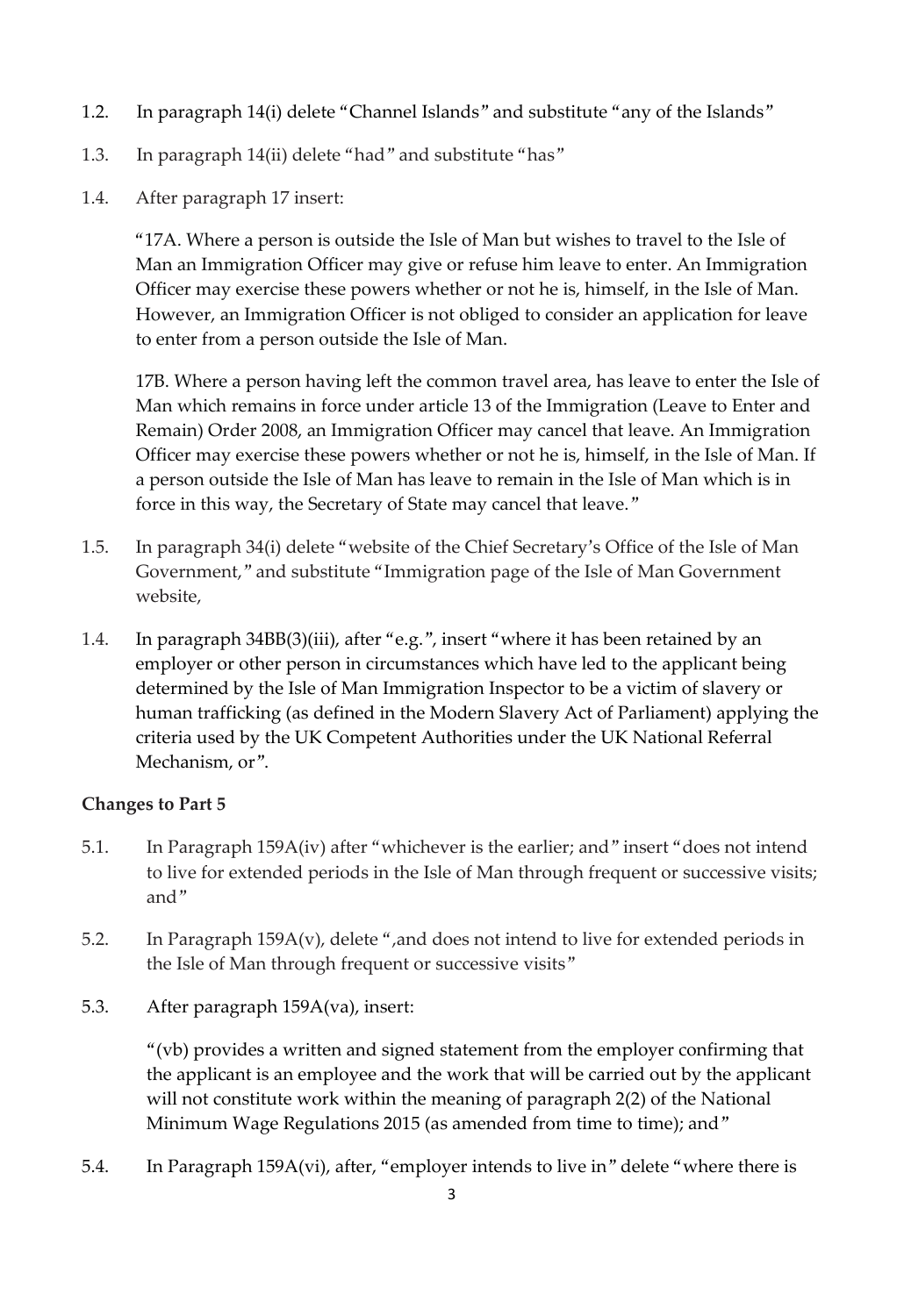evidence of this in the form or written terms and conditions of employment in the Isle of Man as set out in Appendix 7 and evidence that the employer is living in the Isle of Man."

- 5.5. In Paragraph 159D(iv) after "that the employer lives in" insert "where there is evidence of this in the form of written terms and conditions of employment in the Isle of Man as set out in Appendix 7 and evidence that the employer is living in the Isle of Man."
- 5.6. After 195D(iva), insert

"(ivb) provides a written and signed statement from the employer confirming that the applicant is an employee and the work that will be carried out by the applicant will not constitute work within the meaning of paragraph 2(2) of the National Minimum Wage Regulations 2015 (as amended from time to time); and"

5.5. After 159EA(iii)(a), insert

"(iii)(b) provides a written and signed statement from the employer confirming that the applicant is an employee and the work that will be carried out by the applicant will not constitute work within the meaning of paragraph 2(2) of the National Minimum Wage Regulations 2015 (as amended from time to time); and "

5.6. After paragraph 159H, insert:

"**Domestic workers who are the victim of slavery or human trafficking**

### **Requirements for leave to remain as a domestic worker who is the victim of slavery or human trafficking**

159I(IOM). The requirements to be met by a person seeking leave to remain as a domestic worker who is the victim of slavery or human trafficking are that:

- (i) the applicant's most recent grant of leave to enter or remain in the Isle of Man has been granted:
	- (a) as a domestic worker in a private household;
	- (b) Not Used
	- (c) as a domestic worker who is the victim of slavery or human trafficking;
- (ii) the applicant has been determined by the Isle of Man Immigration Inspector to be a victim of slavery or human trafficking (as defined in the Modern Slavery Act of Parliament) applying the criteria used by the UK Competent Authorities under the UK National Referral Mechanism;
- (iii) except where the applicant is applying to extend a previous grant of leave to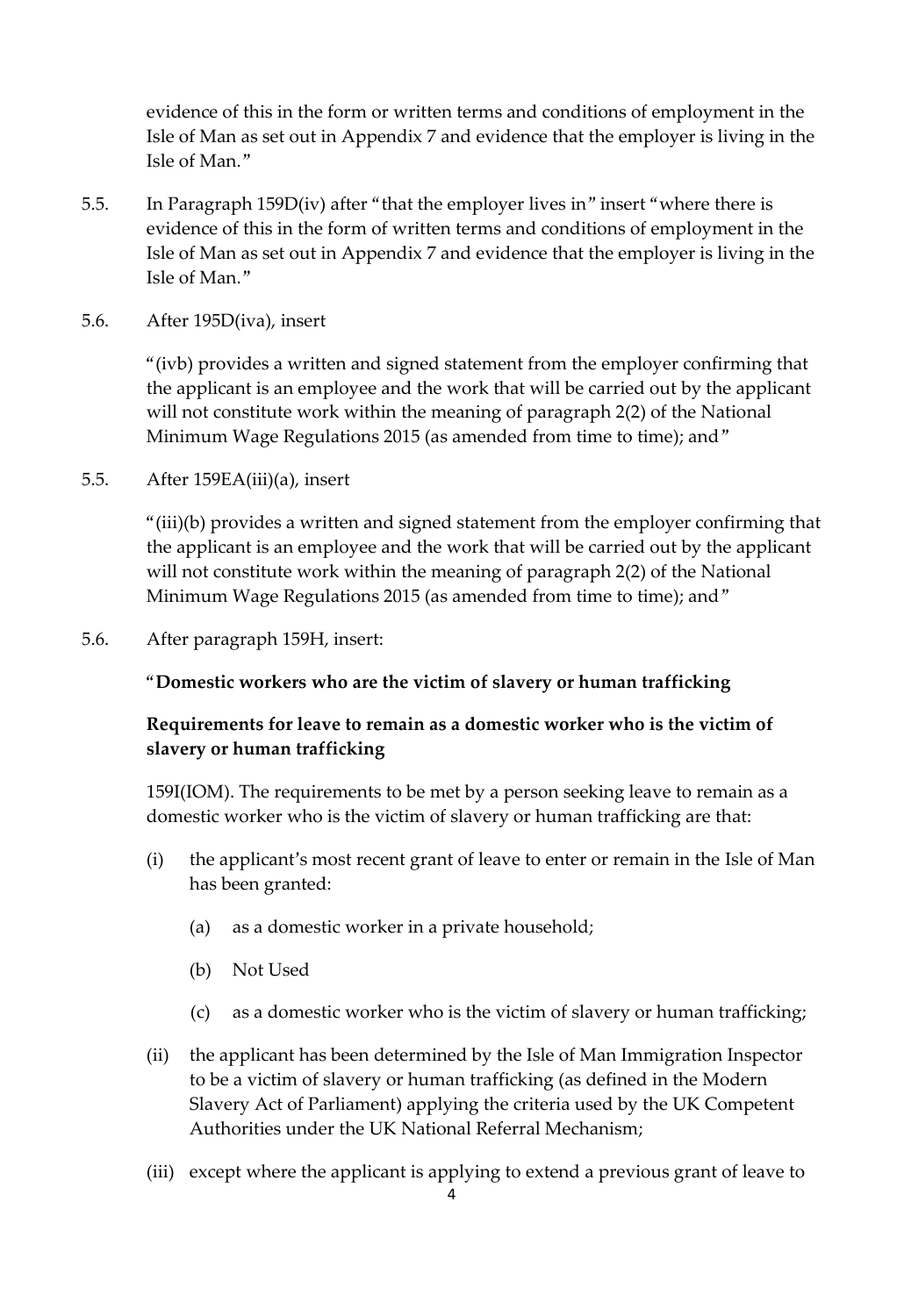remain as a domestic worker who is the victim of slavery or human trafficking, the application:

- (a) is made within 28 days of the decision at (ii) being notified to the applicant; or
- (b) if the applicant has an outstanding application for leave to remain on the date that the decision at (ii) is notified to the applicant, or the applicant makes an application for (or is being considered for a grant of) leave to remain on some other basis within 28 days of that date, is made within 28 days of the outcome of that application or consideration being notified to the applicant; and
- (iv) the applicant can maintain and accommodate him or herself without recourse to public funds.

# **Leave to remain as a domestic worker who is the victim of slavery or human trafficking**

159J. A person meeting the requirements of paragraph 159I(IOM) will be granted leave to remain for a period not exceeding 6 months. A person previously granted leave to remain as a domestic worker who is a victim of slavery or human trafficking for a period of less than six months may, if they continue to meet the requirements of paragraph 159I(IOM), be granted a further period of leave to remain such that their total leave to remain as a domestic worker who is a victim of slavery or human trafficking does not exceed 6 months. Leave to remain granted in accordance with this paragraph will be subject to the following conditions:

- (i) no recourse to public funds; and
- (ii) no employment except:

(a) as a domestic worker in a private household;

# **Refusal of leave to remain as a domestic worker who is the victim of slavery or human trafficking**

159K. Leave to remain as a domestic worker who is the victim of slavery or human trafficking may be refused if the Lieutenant Governor is not satisfied that each of the requirements of paragraph 159I(IOM) is met."

5.7. Delete 178 to 185 - [Not Used] and substitute:

# "**Indefinite leave to remain for a member of the operational ground staff of an overseas owned airline**

184. Indefinite leave to remain may be granted, on application, to a member of the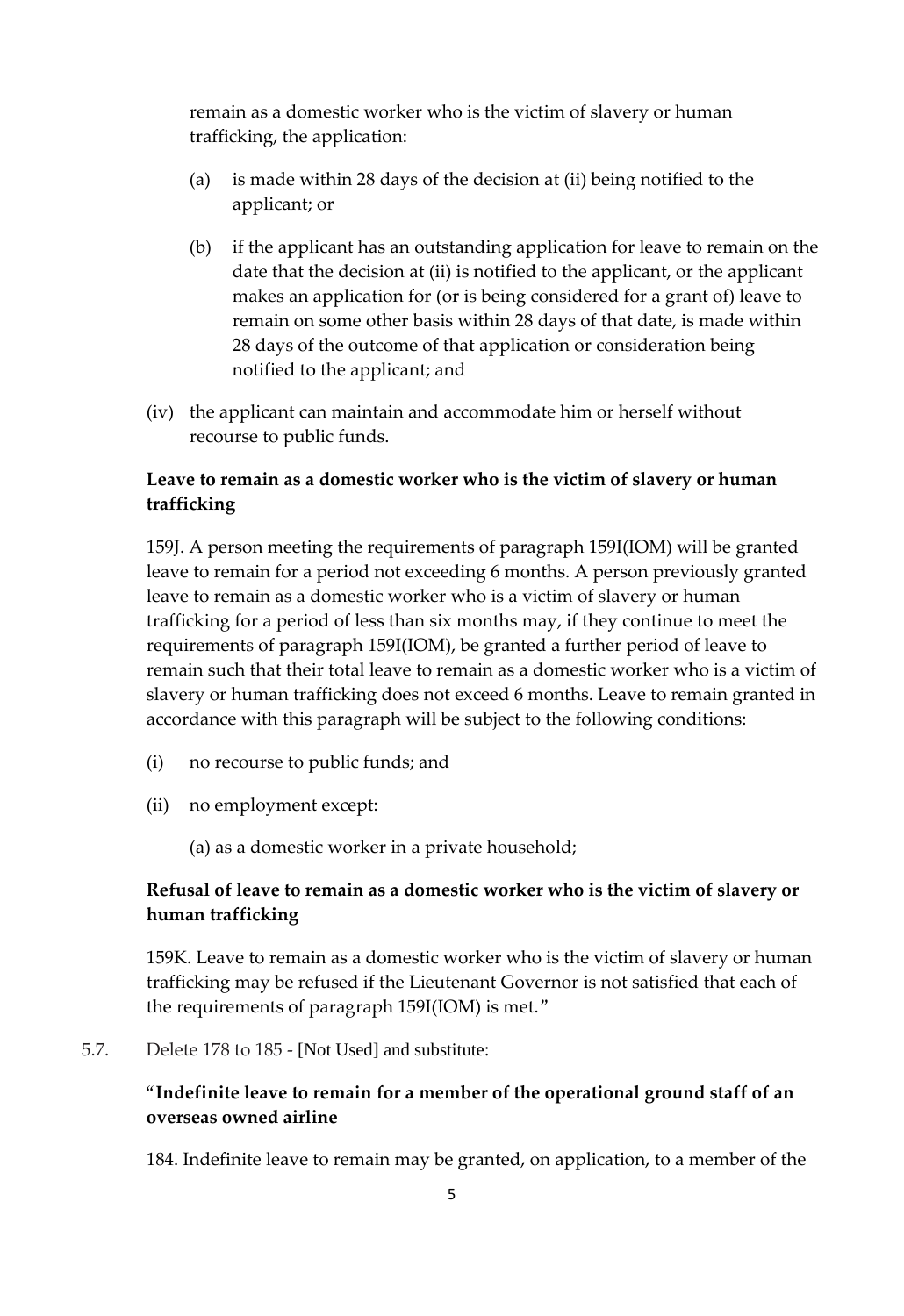operational ground staff of an overseas-owned airline provided the applicant:

- (i) has spent a continuous period of 5 years lawfully in the United Kingdom or Isle of Man in this capacity; and
- (ii) has met the requirements of paragraph 181 throughout the 5 year period; and
- (iii) is still required for the employment in question as certified by the employer; and
- (iv) has demonstrated sufficient knowledge of the English language and sufficient knowledge about life in the Isle of Man, in accordance with Appendix KoLL; and
- (v) does not fall for refusal under the general grounds for refusal; and
- (vi) is not in the Isle of Man in breach of immigration laws except that any period of overstaying for a period of 28 days or less will be disregarded; and
- (vii) provides the specific documents in paragraph 184-SD to evidence the reason for the absences set out in paragraph 128A.

#### **184-SD Specified documents**

The specified documents referred to in paragraph 184(vii) are:

- (a) A letter from the employer detailing the purpose and period of absences in connection with the employment, including periods of annual leave.
- (b) Where the absence was due to a serious or compelling reason, a personal letter from the applicant which includes full details of the reason for the absences and all original supporting documents in relation to those reasons – e.g. medical certificates, birth/death certificates, information about the reasons which led to the absence from the Isle of Man.

# **Refusal of indefinite leave to remain for a member of the operational ground staff of an overseas owned airline**

185. Indefinite leave to remain in the Isle of Man for a member of the operational ground staff of an overseas owned airline is to be refused if the Secretary of State is not satisfied that each of the requirements of paragraph 184 is met."

#### **Changes to Part 6A**

6A.1. In paragraph 245ZT after "who wish to study in the Isle of Man" insert "at an institution that is not an Academy or a school maintained by a local authority"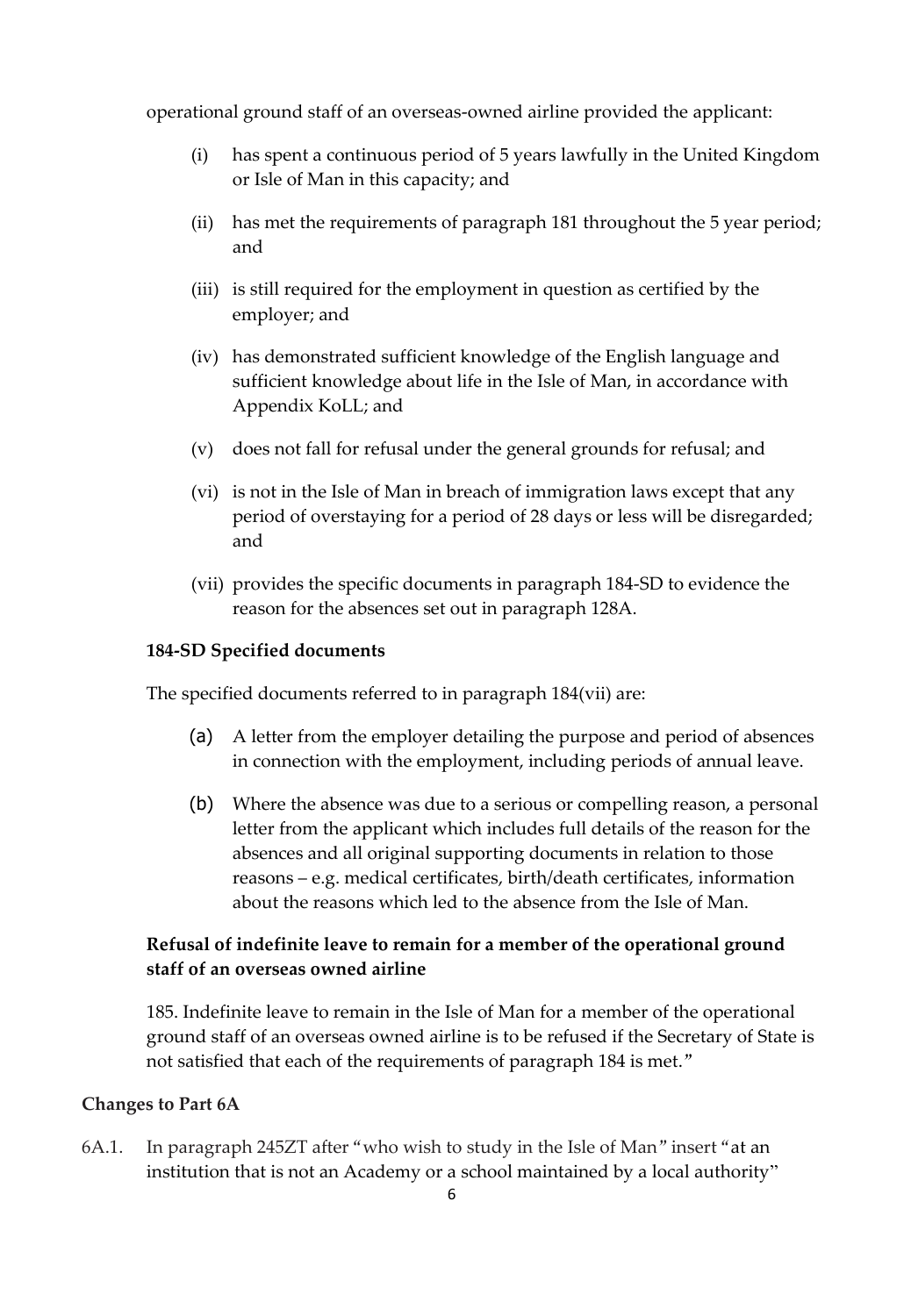- 6A.2. In paragraph 245ZV(da) delete "provide the specified documents to show that these requirements have been met." and substitute "provide a print-out of his Academic Technology Approval Scheme clearance certificate to show that these requirements have been met."
- 6A.3. In paragraph 245ZV(e)(1) delete "General"
- 6A.4. In paragraph 245ZV(g) delete "3" and substitute "2"
- 6A.5. In paragraph 245ZV((ga)(i) after "as a Tier for (General) Migrant" insert ",or as a Student,"
- 6A.6. In paragraph 245ZW(b) delete the table and substitute:

| <b>Type of course</b>                                                 | Period of entry clearance to be<br>granted before the course starts                                     | Period of entry<br>clearance to be granted<br>after the course ends |
|-----------------------------------------------------------------------|---------------------------------------------------------------------------------------------------------|---------------------------------------------------------------------|
| 12 months or more                                                     | 1 month before the course starts<br>or 7 days before the intended<br>date of travel, whichever is later | 4 months                                                            |
| 6 months or more but<br>less than 12 months                           | 1 month before the course starts<br>or 7 days before the intended<br>date of travel, whichever is later | 2 months                                                            |
| Pre-sessional course<br>of less than 6 months                         | 1 month before the course starts<br>or 7 days before the intended<br>date of travel, whichever is later | 1 month                                                             |
| Course of less than 6<br>months that is not a<br>pre-sessional course | 7 days before the course starts                                                                         | 7 days                                                              |
| Postgraduate doctor<br>or dentist                                     | 1 month before the intended<br>date of travel, whichever is later                                       | 1 month                                                             |

 $\alpha$ 

6A.7. In paragraph 245ZW delete Notes(i),(ii) and (iii), and substitute:

#### "**Notes**

(i) If the grant of entry clearance is made less than 7 days before the intended date of travel, entry clearance will be granted with immediate effect.

"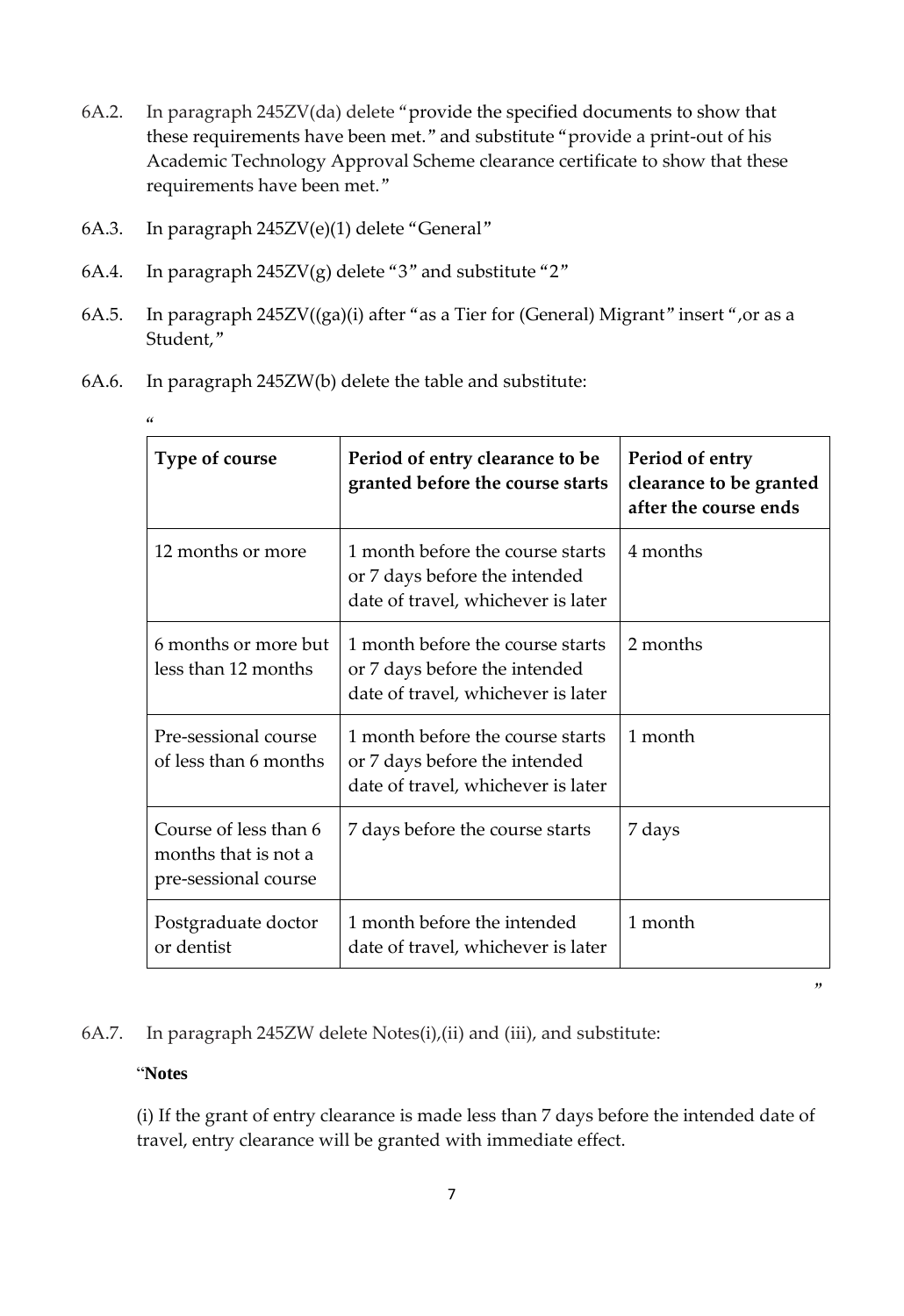(aii) The intended date of travel is the date recorded by the applicant either through the relevant online application process or in the specified application form for Tier 4 (General) Students, as their intended date for travel to the Isle of Man.

(ii) A pre-sessional course is a course which prepares a student for the student's main course of study in the Isle of Man.

(iii) The additional periods of entry clearance granted further to the table above will be included for the purposes of calculating whether a migrant has exceeded the limits specified at  $245ZV(g)$  to  $245ZV(gb)$ ."

- 6A.8. In paragraph 245ZW(c)(iii)(1) after "degree level study and is" insert "either:"
- 6A.9. After paragraph 245ZW(c)(iii)(1)(a) insert:

"(b) sponsored by an overseas higher education institution to undertake a shortterm study abroad programme in the Isle of Man."

- 6A.9. Delete paragraph  $245ZW(c)(iii)(3)$  and substitute "(3) Deleted"
- 6A.10. Delete paragraph 245ZW(c)(iii)(4)(ii) and substitute:

"(ii) where the placement does not exceed one half of the total length of the course undertaken in the Isle of Man and the student is following a course of degree level study and is either:

(a) sponsored by a UK recognised body or a body in receipt of public funding as a higher education institution from the Department of Education and Children; or

(b) sponsored by an overseas higher education institution to undertake a short-term Study Abroad Programme in the Isle of Man."

- 6A.11. In paragraph 245ZW(c)(iii)(7) after "and any appeal" insert "or administrative review"
- 6A.12. In paragraph  $245ZW(c)(iii)(8)(b)$  after "in receipt of public funding as a higher education institution" insert "from the Department of Education and Children,"
- 6A.13. Delete paragraph  $245ZW(c)(iv)$  and substitute:

"(iv) no study except:

(1) study at the institution that the Confirmation of Acceptance for Studies records as the migrant's sponsor, unless:

(a) the migrant is studying at an institution which is a partner institution of the migrant's sponsor; or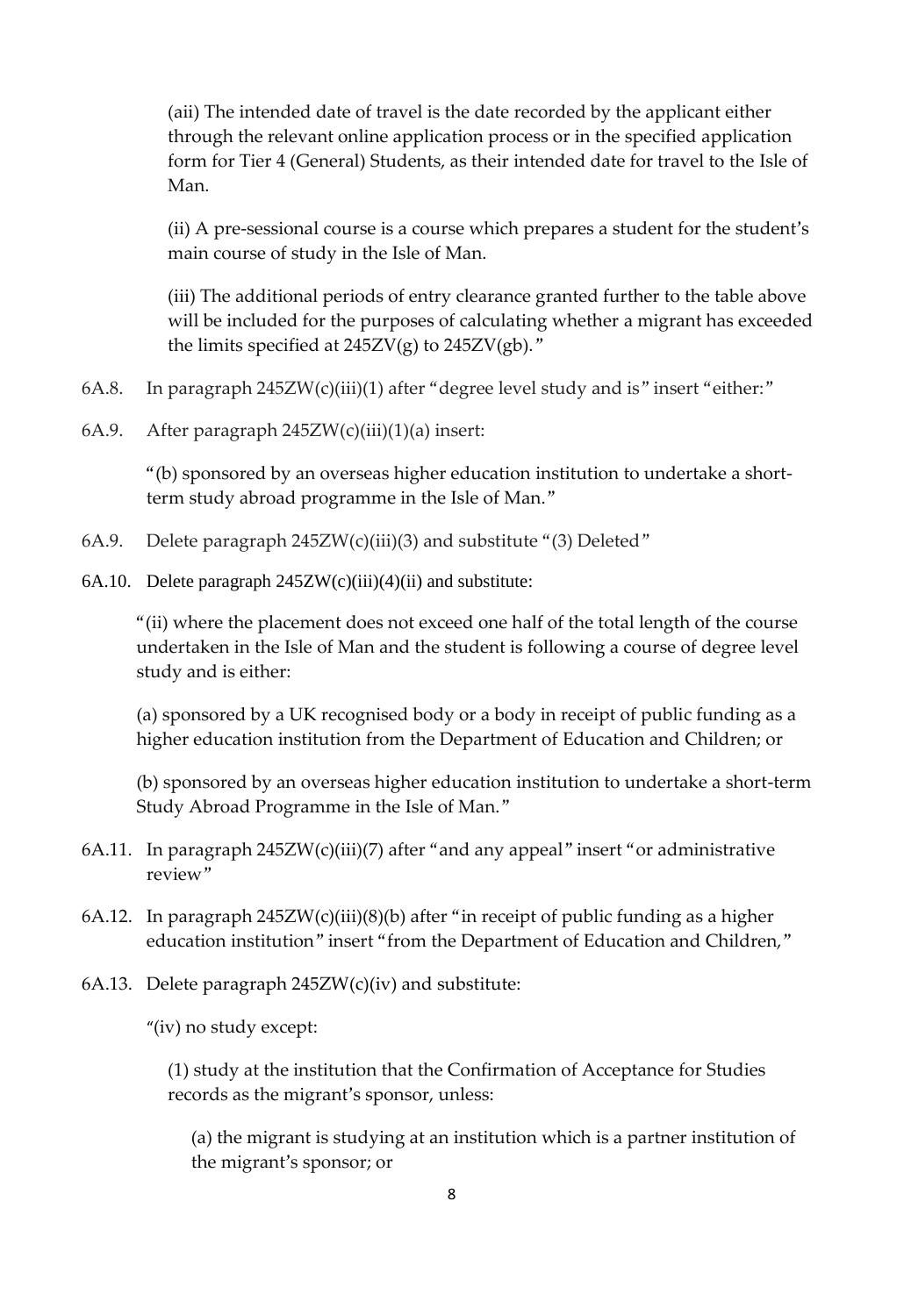(b) until such time as a decision is received from the Isle of Man Immigration Office on an application which is supported by a Confirmation of Acceptance for Studies assigned by a sponsor with Tier 4 Sponsor status and which is made while the applicant has extant leave, and any appeal or administrative review against that decision has been determined, the migrant is studying at the sponsor with Tier 4 Sponsor status that the Confirmation of Acceptance for Studies records as having assigned such Confirmation of Acceptance for Studies to the migrant; or

(c) the study is supplementary study,

(2) study on the course, or courses where a pre-sessional is included, for which the Confirmation of Acceptance for Studies was assigned, unless the student:

(a) has yet to complete the course for which the Confirmation of Acceptance for Studies was assigned; and

(b) begins studying a new course at their sponsor institution, instead of the course for which the Confirmation of Acceptance for Studies was assigned, that represents academic progress (as set out paragraph 120A (b) of Appendix A to these Rules) from the course(s) preceding the migrant's last grant of leave, and: the new course is either:

1. at a higher or the same level as the course for which the Confirmation of Acceptance for Studies was assigned; or

2. at a lower level than the course for which the Confirmation of Acceptance for Studies was assigned, provided that the requirements and conditions of the migrant's grant of leave as at the date of commencement of the new course are the same requirements and conditions to which the migrant's leave would have been subject had he made an application to study at that lower level under the Rules in force at the time of commencement of the new course, and

(3) subject to (1) and (2) above, study on a course (or period of research) to which paragraph 245ZV(da) applies only if the migrant holds a valid Academic Technology Approval Scheme certificate issued prior to the commencement of the course (or period of research) that specifically relates to the course or (area of research) and to the institution at which the migrant undertakes such course (or period of research). Where:

(a) the migrant's course (or research) completion date reported on the Confirmation of Acceptance for Studies is postponed or delayed for a period of more than three calendar months, or if there are any changes to the course contents (or the research proposal), the migrant must apply for a new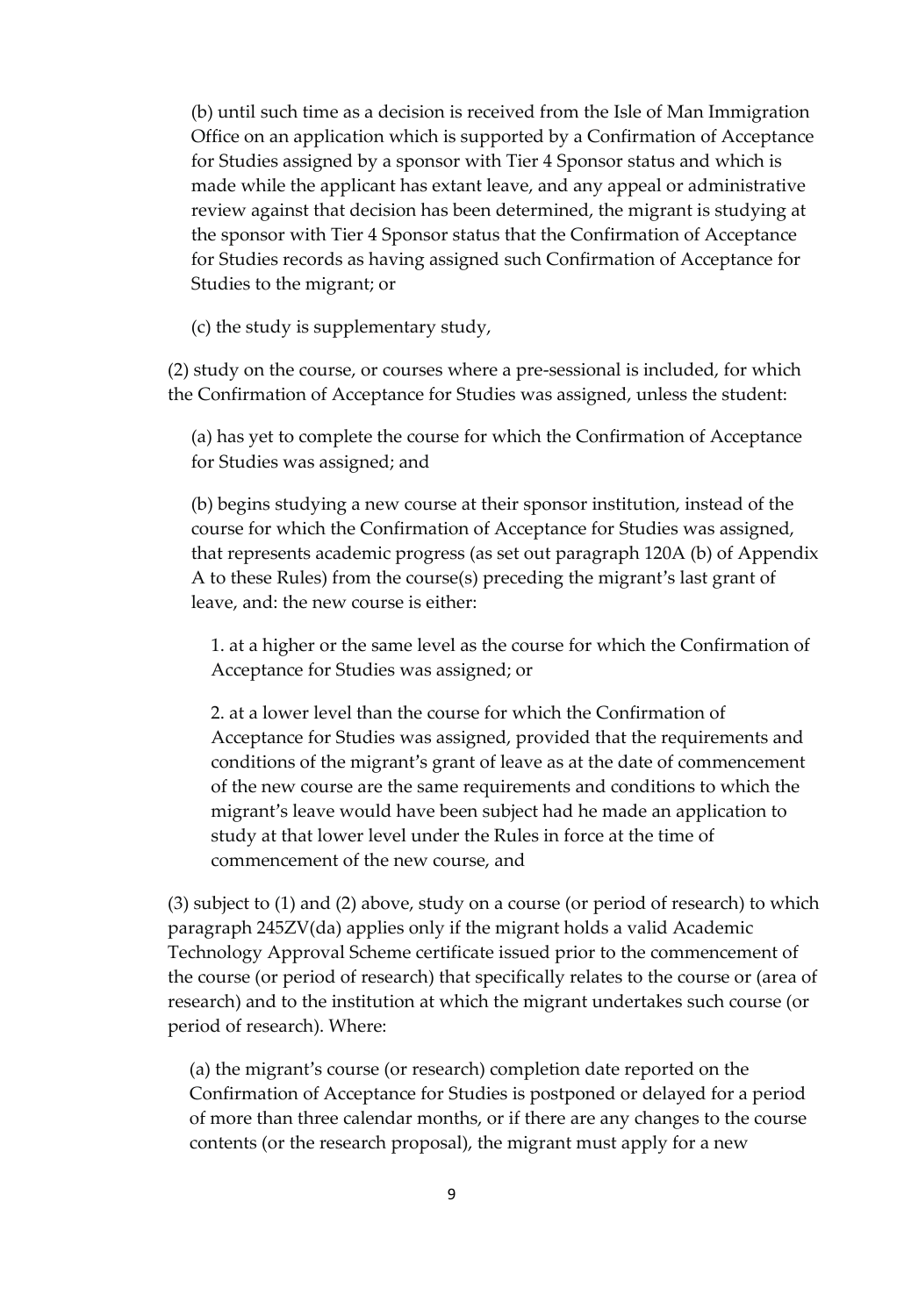Academic Technology Approval Scheme certificate within 28 calendar days; and

(b) the migrant begins studying a new course (or period of research) as permitted in (2) above and the new course (or area of research) is of a type specified in paragraph 245ZV(da), the migrant must obtain an Academic Technology Approval Scheme clearance certificate relating to the new course (or area of research) prior to commencing it."

6A.14. Delete paragraph  $245ZW(c)(v)$  and substitute:

(v) no employment as a Doctor or Dentist in Training unless:

(1) the course that the migrant is being sponsored to do (as recorded by the Confirmation of Acceptance for Studies) is a recognised Foundation Programme, or

(2) the migrant has made an application as a Tier 4 (General) Student which is supported by a Confirmation of Acceptance for Studies assigned by a sponsor with Tier 4 Sponsor status to sponsor the applicant to do a recognised Foundation Programme, and this study satisfies the requirements of (iv)(2) above, or

(3) the migrant has made an application as a Tier 2 (General) Migrant which is supported by a Certificate of Sponsorship assigned by a licensed Tier 2 Sponsor to sponsor the applicant to work as a Doctor or Dentist in Training, and this employment satisfies the conditions of (iii)(7) above.

- (vi) no study at Academies or schools maintained by a local authority.
- 6A.15. In paragraph 245ZX(b)(i) after "as a Tier 4(General) Student," insert:

"and, in respect of such leave, is or was last sponsored by:

(1) a UK recognised body or a body in receipt of public funding as a higher education institution from the Department of Education and Children; or

(2) an overseas higher education institution to undertake a short-term study abroad programme in the Isle of Man; or

(3) an Embedded College offering Pathway Courses."

6A.16. Delete paragraph  $245ZX(b)(v)$  and substitute:

 $''(v)$  as a Participant in the International Graduates Scheme (or its predecessor, the Science and Engineering Graduates Scheme),"

6A.17. Delete paragraph 245ZX(b)(xiii) and substitute "(xiii) Not Used"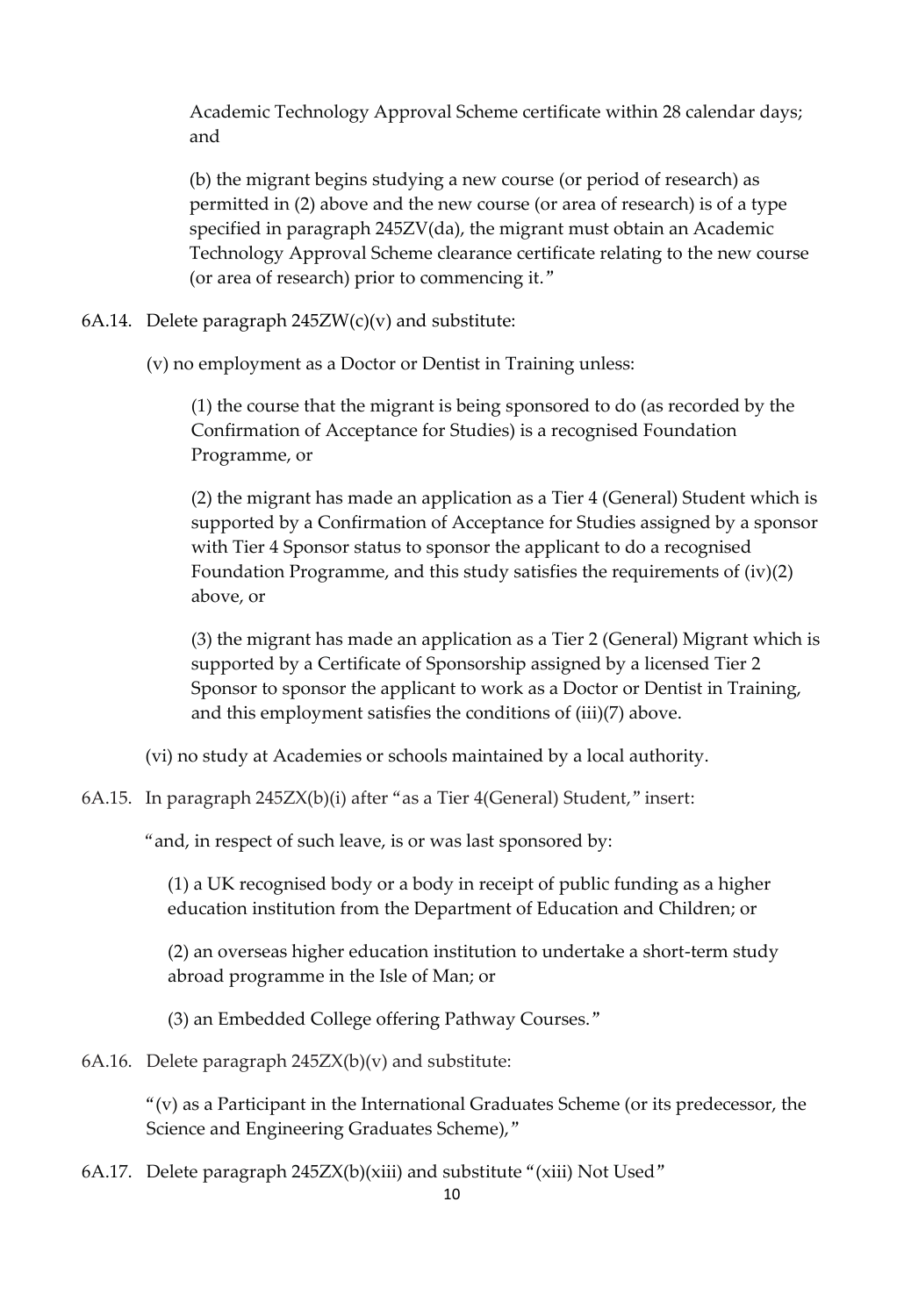6A.18. At the end of paragraph 245ZX(ea) insert:

"Applicants applying for leave to remain under the doctorate extension scheme are not required to meet the conditions of paragraph 245ZX (ea) if they continue to study on a course (or period of research) for which they have a valid Academic Technology Approval Scheme certificate."

- 6A.19. In paragraph 245ZX(f)(i)(1) delete "General"
- 6A.20. In paragraph 245ZX(h) delete "more than 3 years" and substitute "more than 2 yeas"
- 6A.21. In paragraph 245ZX(ha) delete "entry clearance" and substitute "leave to remain"
- 6A.22. In paragraph 245ZX(ha)(i);
	- (i) Delete "entry clearance" and substitute "leave to remain"
	- (ii) After "as a Tier 4 (General) Migrant" insert ", or as a Student,"
- 6A.23. In paragraph 245ZX(ha)(ii) delete "entry clearance" and substitute "leave to remain"
- 6A.24. In paragraph 245ZX(hb) delete "entry clearance" and substitute "leave to remain"
- 6A.25. In paragraph 245ZX(hb) delete "UK" and substitute "Isle of Man"
- 6A.26. Delete paragraph 245ZX(l) and substitute:

"(l) Unless applying for leave to remain as a Tier 4 (General) Student on the doctorate extension scheme, the applicant must be applying for leave to remain for the purpose of studies which commence within 28 days of the expiry of the applicant's current leave to enter or remain or, where the applicant has overstayed, within 28 days of when that period of overstaying began."

6A.27. Delete paragraph 245ZX(n) and substitute:

"(n) Where the applicant is applying for leave to remain as a Tier 4 (General) Student on the doctorate extension scheme:

(i) leave to remain as a Tier 4 (General) Student on the doctorate extension scheme must not have previously been granted;

(ii) the applicant must have leave to remain as a Tier 4 (General) Student and must be following a course leading to the award of a PhD;

(iii) the applicant must be sponsored by a UK recognised body or a body in receipt of public funding as a higher education institution from the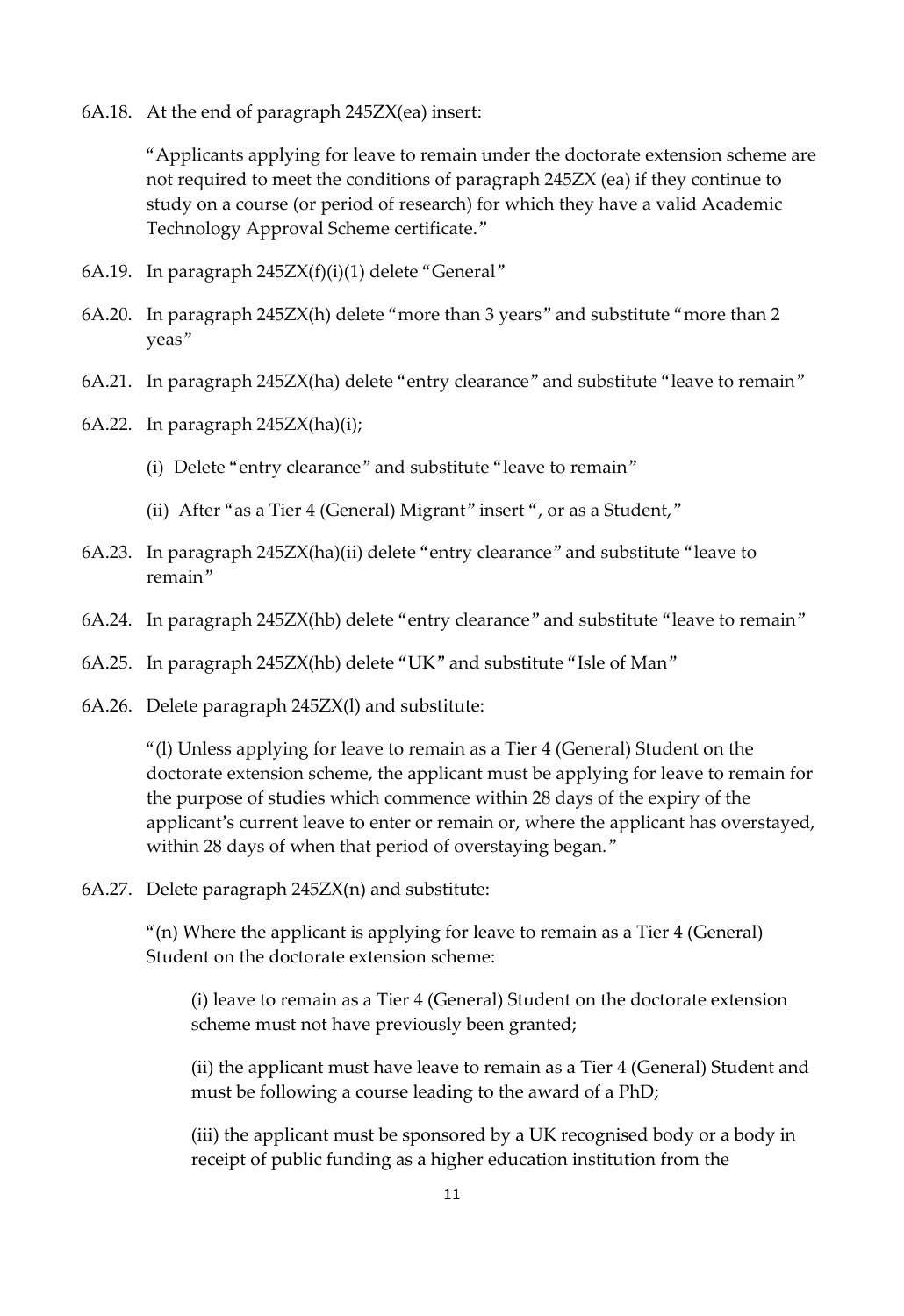Department of Education and Children and that sponsor will be the sponsor awarding the PhD; and

(iv) the date of the application must be within 60 days of the expected end date of a course leading to the award of a PhD."

- 6A.28. In paragraph 245ZY(a) after "subject to paragraphs (b)" insert "(ba)"
- 6A.29. In paragraph 245ZY within the section entitled Notes (iii)
	- (i) delete "entry clearance" and substitute "leave to remain"
	- (ii) delete "disregarded" and substitute "included"
- 6A.30. In paragraph 245ZY following Section entitled Notes(i) and before (c) insert:

"(ba) Leave to remain as a Tier 4 (General) Student on the doctorate extension scheme will be granted for 12 months, commencing on the expected end date of a course leading to the award of a PhD.

(bb) Leave to remain as a Tier 4 (General) Student on the doctorate extension scheme will not be subject to the conditions on the limited time that can be spent as a Tier 4 (General) Student or as a student, specified at 245ZX(hb)."

- 6A.31. Delete paragraph  $245ZY(c)(iii)(3)$  and substitute "(3) DELETED"
- 6A.32. Delete paragraph  $245ZY(c)(iii)(4)$  and substitute:

"(4) employment as part of a course-related work placement which forms an assessed part of the applicant's course and provided that any period that the applicant spends on that placement does not exceed one third of the total length of the course undertaken in the Isle of Man except:

(i) where it is a statutory requirement that the placement should exceed one third of the total length of the course; or

(ii) where the placement does not exceed one half of the total length of the course undertaken in the Isle of Man and the student is following a course of degree level study and is either:

(a) sponsored by a UK Recognised Body or a body in receipt of public funding as a higher education institution from the Department of Education and Children; or

(b) sponsored by an overseas higher education institution to undertake a short-term study abroad programme in the Isle of Man.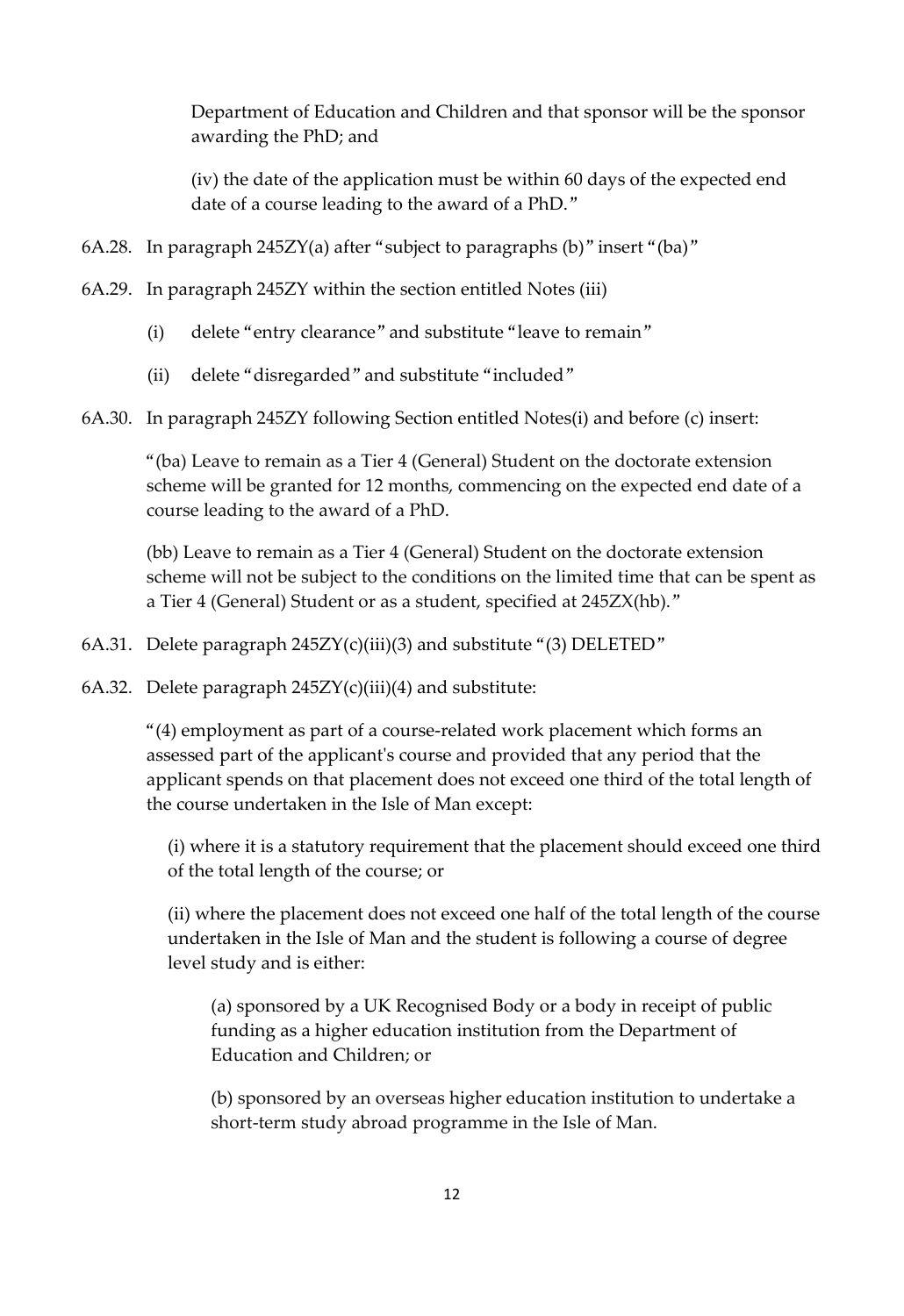(iii IOM) In each case before the student commences the employment referred to in sub-paragraphs (1), (2), (3) or (4) above he must produce a valid document issued by the Department of Economic Development confirming that he has been granted permission to work as a student in accordance with the Overseas Student Scheme."

- 6A.33. In paragraph  $245ZY(c)(iii)(7)$  after "and any appeal" insert "or administrative review"
- 6A.34 After paragraph  $245ZY(c)(iii)(8)$  delete paragraph (iv) and substitute:

(9) where, during the current period of leave, the migrant has successfully completed a PhD at a UK recognised body or a body in receipt of public funding as a higher education institution from the Department of Education and Children, and has been granted leave to remain as a Tier 4 (General) Student on the doctorate extension scheme or has made a valid application for leave to remain as a Tier 4 (General) Student on the doctorate extension scheme but has not yet received a decision from the Isle of Man Immigration Office on that application, there will be no limitation on the type of employment that may be taken, except for:

(a) no employment as a Doctor or Dentist in Training other than under the conditions of (v) below;

(b) no employment as a professional sportsperson (including a sports coach).

(iv) no study except:

(1) study at the institution that the Confirmation of Acceptance for Studies records as the migrant's sponsor, unless:

(a) the migrant is studying at an institution which is a partner institution of the migrant's sponsor; or

(b) until such time as a decision is received from the Isle of Man Immigration Office on an application which is supported by a Confirmation of Acceptance for Studies assigned by a sponsor with Tier 4 Sponsor status and which is made while the applicant has extant leave, and any appeal or administrative review against that decision has been determined, the migrant is studying at the sponsor with Tier 4 Sponsor status that the Confirmation of Acceptance for Studies records as having assigned such Confirmation of Acceptance for Studies to the migrant; or

(c) the study is supplementary study, and

(2) study on the course, or courses where a pre-sessional is included, for which the Confirmation of Acceptance for Studies was assigned, unless the student: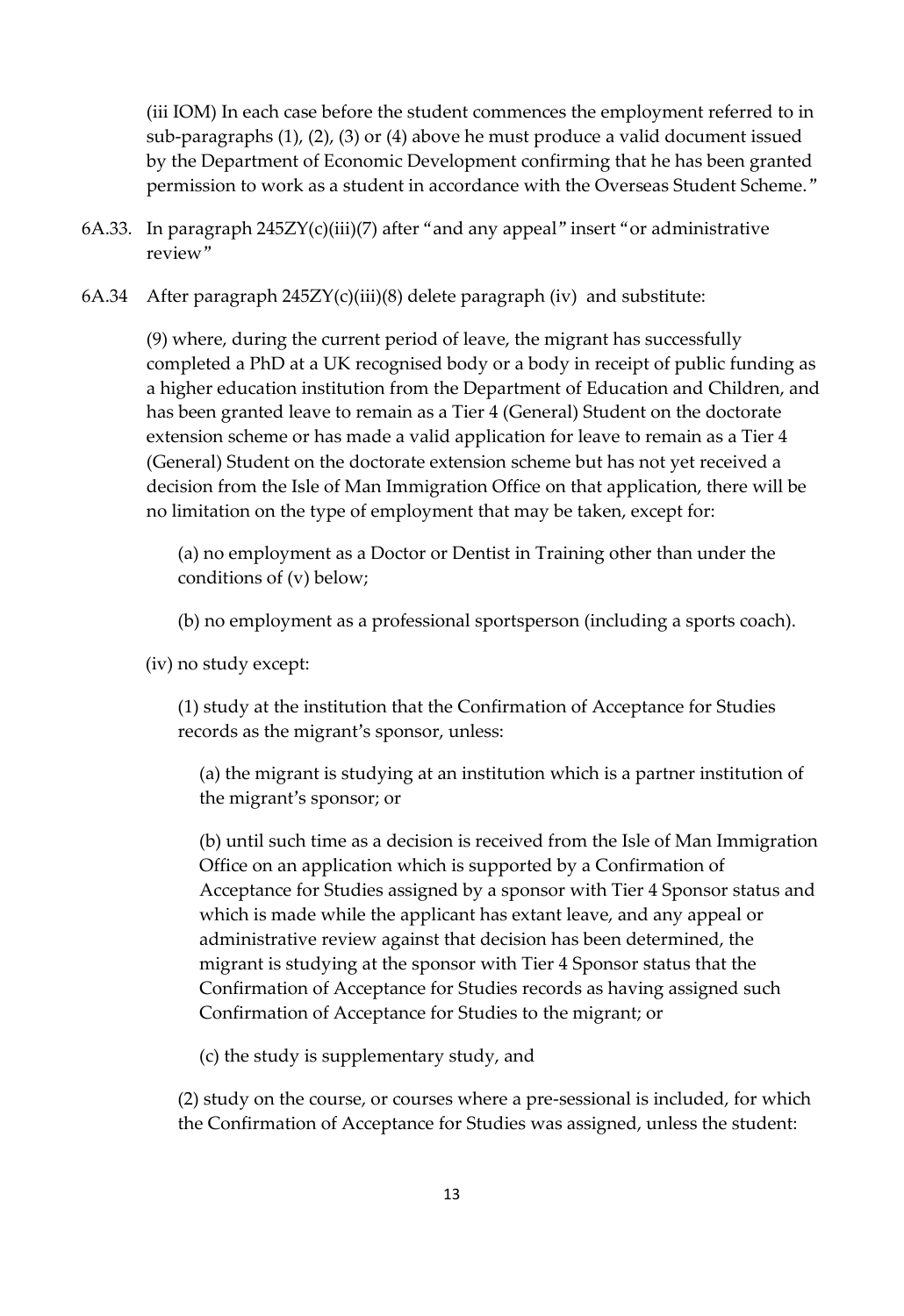(a) has yet to complete the course for which the Confirmation of Acceptance for Studies was assigned; and

(b) begins studying a new course at their sponsor institution, instead of the course for which the Confirmation of Acceptance for Studies was assigned, that represents academic progress (as set out paragraph 120A (b) of Appendix A to these Rules) on the course(s) preceding the migrant's last grant of leave, and: the new course is either:

1. at a higher or the same level as the course for which the Confirmation of Acceptance for Studies was assigned; or

2. at a lower level than the course for which the Confirmation of Acceptance for Studies was assigned, provided that the requirements and conditions of the migrant's grant of leave as at the date of commencement of the new course are the same requirements and conditions to which the migrant's leave would have been subject had he made an application to study at that lower level under the Rules in force at the time of commencement of the new course, and

(3) subject to (1) and (2), study on a course (or period of research) to which paragraph 245ZX(ea) applies only if the migrant holds a valid Academic Technology Approval Scheme certificate issued prior to the commencement of the course (or period of research) that specifically relates to the course or (area of research) and to the institution at which the migrant undertakes such course (or period of research). Where:

(a) the migrant's course (or research) completion date reported on the Confirmation of Acceptance for Studies is postponed or delayed for a period of more than three calendar months, or if there are any changes to the course contents (or the research proposal), the migrant must apply for a new Academic Technology Approval Scheme certificate within 28 calendar days.

(b) the migrant begins studying a new course (or period of research) as permitted in (2) above and the new course (or period of research) is of a type specified in paragraph 245ZX(ea), the migrant must obtain an Academic Technology Approval Scheme clearance certificate from the Counter-Proliferation Department of the Foreign and Commonwealth Office relating to the new course (or area of research) prior to commencing it.

6A.35. In paragraph  $245ZY(c)(9)(y)(2)$  delete "a Highly Trusted Sponsor" and substitute "a sponsor with a Tier 4 Sponsor status"

6A.36. After paragraph  $245ZY(c)(9)(v)(3)$  insert:

"(vi) no study at Academies or schools maintained by a local authority."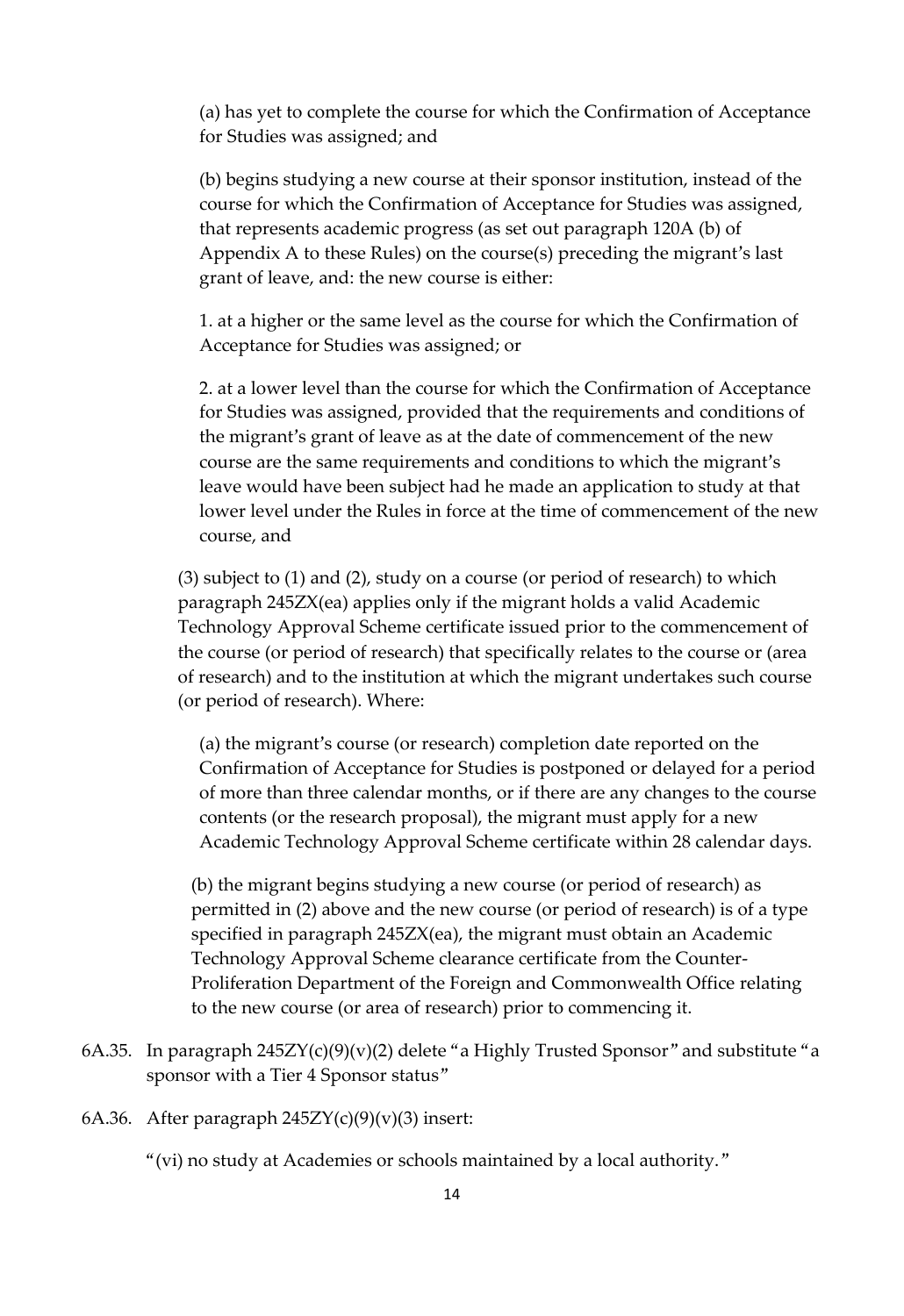6A.2. In paragraph 245ZZE (i)(6) delete "£500" and insert "£570".

### **Changes to Part 8**

8.1. In paragraph 319H(i)(ii)(2) delete "Recognised Body" and insert "Isle of Man recognised body".

### **Changes to Part 9**

- 9.1. In paragraph 320 delete "provisions" and substitute "grounds"
- 9.2. In paragraph 320(2A) delete "United Kingdom" and substitute "Isle of Man"
- 9.3. In paragraph 320(7) delete "entry to" and substitute "leave to enter"
- 9.4. At the end of paragraphs 320(7B)(a),(b), (c),(i),(ii) and (iii) delete "or"
- 9.5. In paragraph 320(18A) delete "preceding" and substitute "prior to"
- 9.6. In paragraph 321 delete "entry to" and substitute "leave to enter"
- 9.7. In Paragraph 321(iii) delete "refusal is justified on grounds of restricted returns ability; on medical grounds;"
- 9.8. In paragraph 322, after "curtailment of leave," insert ", except that only paragraphs  $(1A)$ ,  $(1B)$ ,  $(5)$ ,  $(5A)$ ,  $(9)$  and  $(10)$  shall apply in the case of an application made under paragraph 159I(IOM) of these Rules."
- 9.9. Delete paragraph 322(1D) and substitute "(1D) Deleted"
- 9.10. In paragraph 322(2) after "in support of the application" insert "for leave to enter or a previous variation of leave."
- 9.11. Delete paragraph 322(5) and substitute:

"(5) the undesirability of permitting the person concerned to remain in the Isle of Man in the light of his conduct (including convictions which do not fall within paragraph 322(1C), character or associations or the fact that he represents a threat to national security;"

- 9.12. In paragraph 322(8) delete "to stay for a further period in the Isle of Man" and substitute "to remain in the Isle of Man for a further period;"
- 9.13. In paragraph 323A(a) delete ", or its duration varied,"
- 9.14. In paragraph 323A(a)(i)(1) delete "working with the sponsor"
- 9.15. Delete paragraph 323A(a)(i)(2) and substitute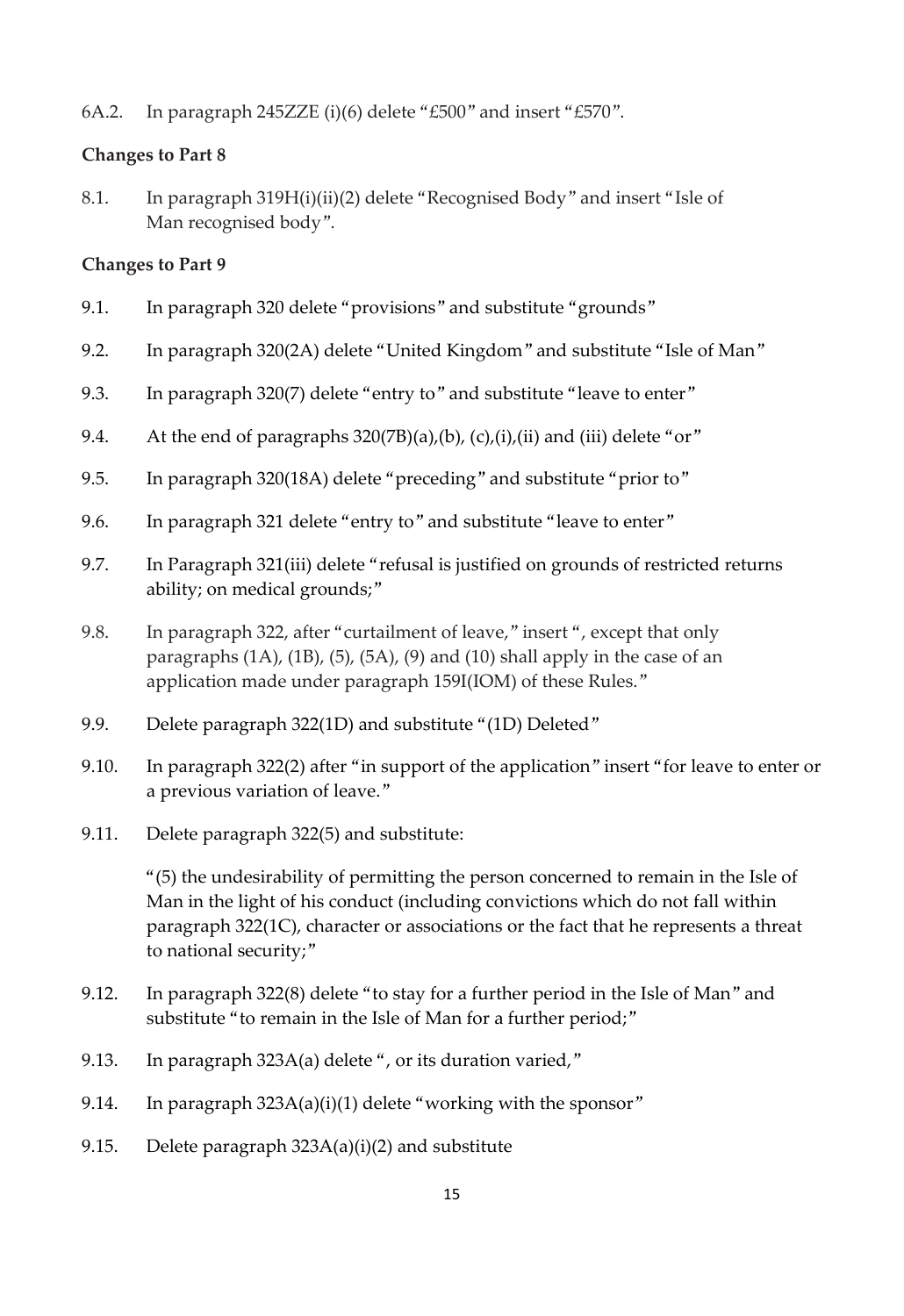"(2) the migrant ceases, or will cease, before the end date recorded on the Certificate of Sponsorship, the employment, volunteering, training or job shadowing (as the case may be) that the migrant has been sponsored to do."

9.16. Delete paragraph 323A(a)(ii)(2) and replace

"(2) the sponsor has excluded or withdrawn the migrant, or the migrant has withdrawn, from the course of studies, or

"(2A) the migrant's course of study has ceased, or will cease, before the end date recorded on the Certificate of Sponsorship, or

(3) the sponsor withdraws their sponsorship of a migrant on the doctorate extension scheme, or

(4) the sponsor withdraws their sponsorship of a migrant who, having completed a pre-sessional course as provided in paragraph 120(b)(i) of Appendix A, does not have a knowledge of English equivalent to level B2 of the Council of Europe's Common European Framework for Language Learning in all four components (reading, writing, speaking and listening) or above."

- 9.17. Delete paragraph 323A(a)(iii)
- 9.18. In paragraph 323A(b) delete ",or its duration varied"
- 9.19. In paragraph 323A(b)(ii)(4) after "Certificate of Sponsorship" insert "or Confirmation of Acceptance for Studies"
- 9.20. Delete paragraph 323A(b)(iii) and substitute:

"in the case of a Tier 2 Migrant or a Tier 5 Migrant, if the employment that the Certificate of Sponsorship records that the migrant is being sponsored to do undergoes a prohibited change as specified in paragraph 323AA;"

9.21. Delete paragraph 323AA(b)(ii) and substitute:

"(ii)(IOM) the migrants' Sponsor transfers the trade, business or undertaking for which the migrant works to another person (the Transferee) and the Migrant continues to work in the same job and

(1) the Transferee has an existing Sponsor licence or makes a successful application to the Department for a sponsor licence within 28 days of the date of the transfer of the business; and

(2) the Sponsor licence is in a category that allows the Transferee to either issue a Certificate of Sponsorship to the migrant or transfers the migrant's Certificate of Sponsorship to the Transferee.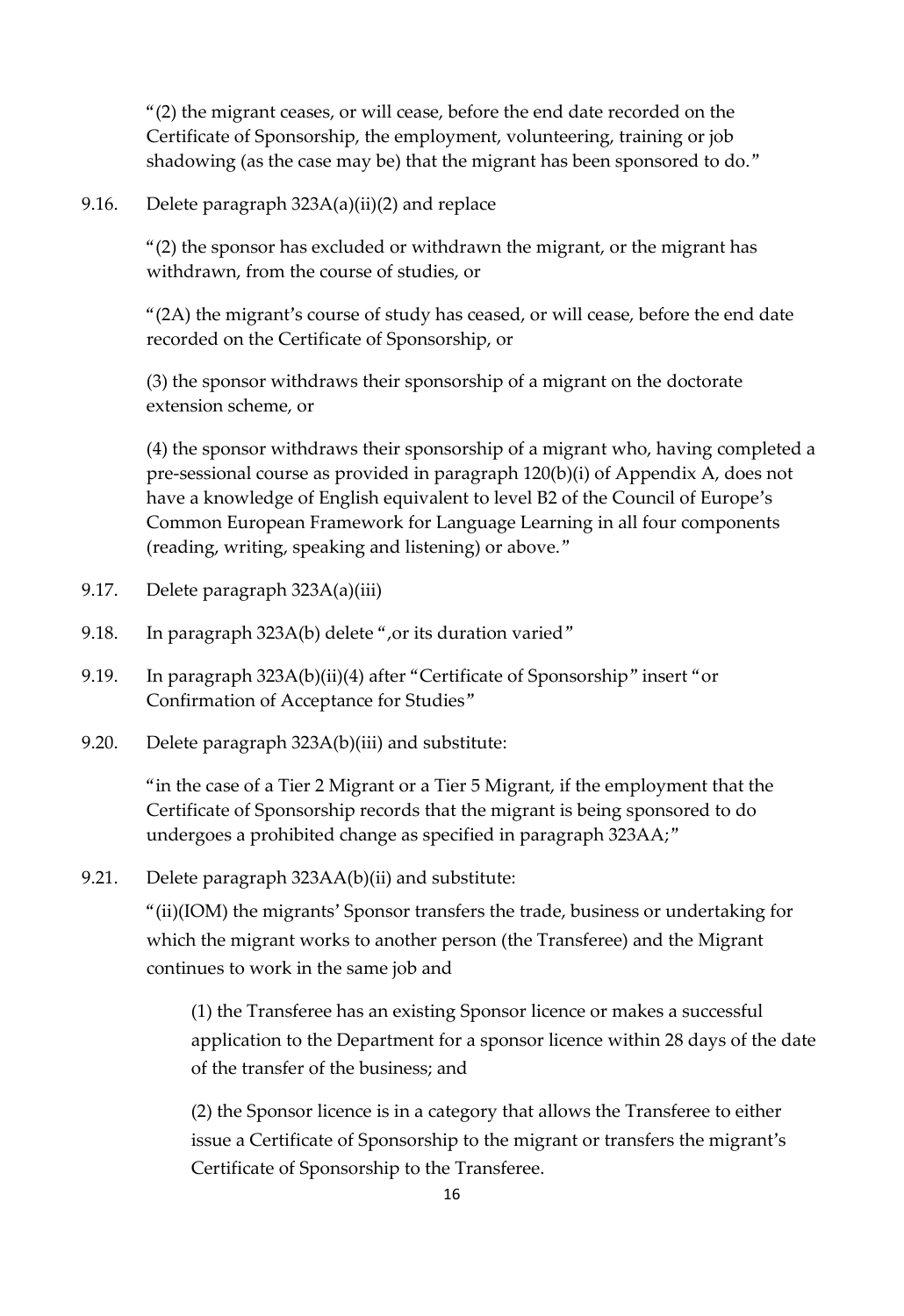If the Transferee fails to apply for a Sponsor licence within 28 days of the business being transferred, applies for a Sponsor licence and is refused or applies for a Sponsor licence which is granted but in a category which does not allow the migrant to be issued with a Certificate of Sponsorship then it will be deemed that migrant has made a prohibited change to employment with effect from 28 days of the date of transfer."

9.22. Delete section 323C(b) and substitute "ceases to be a sponsor with Tier 4 Sponsor status"

#### **Changes to Part 12**

12.1 After paragraph 353 insert:

"IOM 353A Upon receipt of a notice of appeal from an appellant to an adjudicator in accordance with the Immigration Appeals (Procedure) Rules 2008, the Immigration Inspector may undertake an administrative review of the relevant decision. The administrative review will be done within 15 days of receipt of the notice of appeal and shall be undertaken in accordance with Appendix AR of the United Kingdom's immigration rules and related guidance with such modifications as **are**, in the reasonable opinion of the Immigration Inspector, **necessary or desirable**.

The Immigration Inspector shall review the decision to determine whether there has been any case working errors and, if the Immigration Inspector decides that a decision **was based upon a case working error,** the Immigration Inspector shall have the power to withdraw the decision or to amend the decision. If the Immigration Inspector upholds the decision then the appeal shall be sent to the adjudicator to be determined in accordance with the Immigration Appeals (Procedure) Rules 2008. If the Immigration Inspector determines that there has been a case working error then the appellant shall be informed and shall be invited to withdraw the appeal and the relevant decision shall be withdrawn or amended. The administrative review procedure set out in this paragraph is supplementary to the right to appeal under the Immigration Acts and the rules contained in the Immigration Appeals (Procedure) Rules 2008 and does not supersede or restrict such rights of appeal."

#### **Changes to Appendix 7**

App7.1. At the beginning of the employment contract set out in Appendix 7, after "Two copies of this form must be completed and signed by the employer and the overseas domestic worker and" insert "signed originals must be".

App7.3. In section 10 of the employment contract set out in Appendix 7, delete: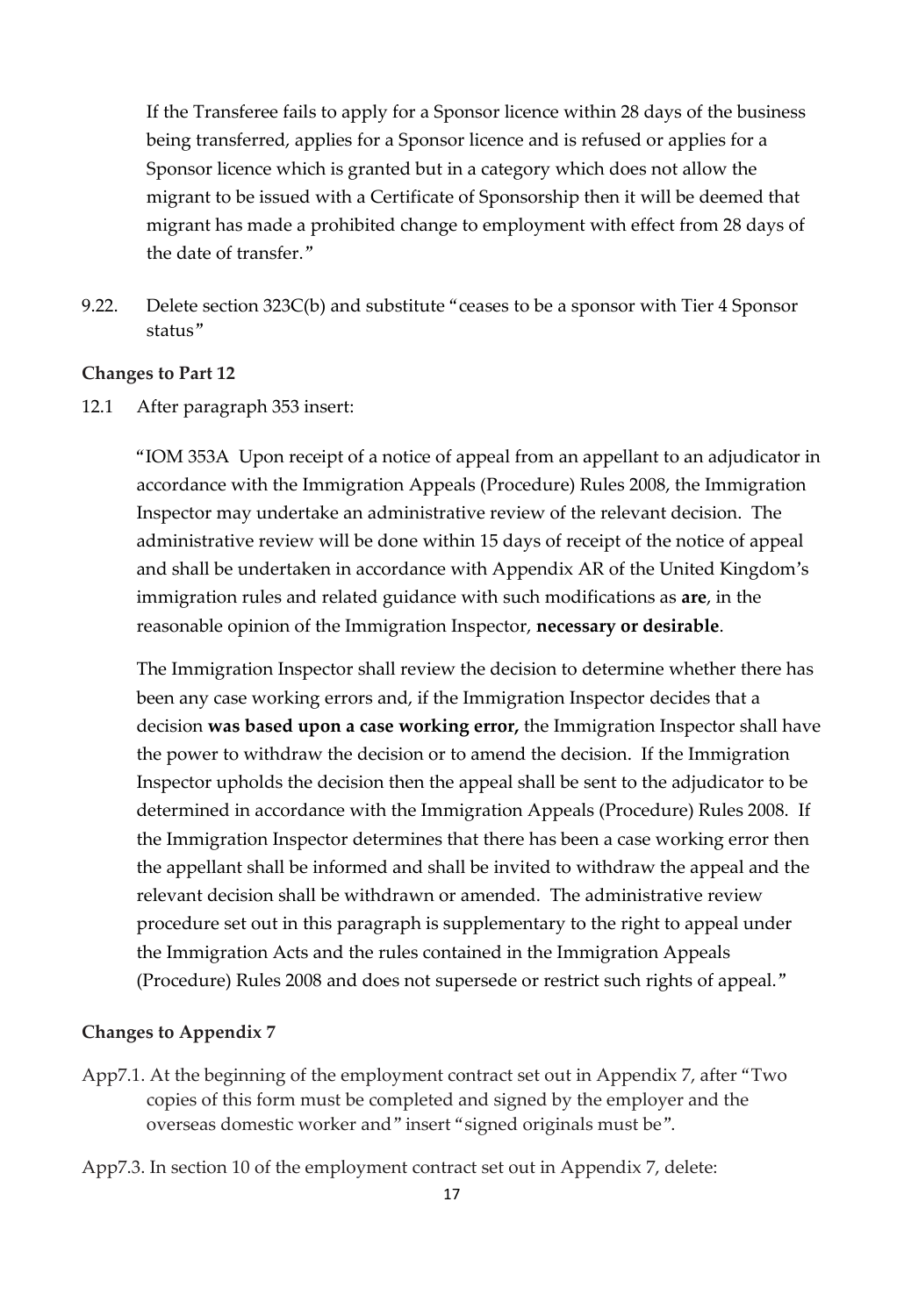"It is the Employer's obligation and responsibility to pay for the transportation costs and they cannot be passed on to the Employee through payroll deductions or any other means (for example, the Employee must not pay the transportation on behalf of the Employer to be reimbursed at a later date).

Under no circumstances are transportation costs recoverable by the Employer from the Employee."

App7.5. At the end of section 10 of the employment contract set out in Appendix 7, insert:

"It is the Employer's obligation and responsibility to pay for the transportation costs, any visa application fees and any other fees that may be payable by the Employee in order to obtain a visa to travel to the Isle of Man with their Employer or to join the Employer in the Isle of Man, and such costs and fees cannot be passed on to the Employee through payroll deductions or any other means (for example, the Employee must not pay the transportation or the visa fees on behalf of the Employer to be reimbursed at a later date). Under no circumstances are transportation costs or the fees described above recoverable by the Employer from the Employee."

App7.6. In section 12 of the employment contract set out in Appendix 7, delete:

"1. The Employer agrees to provide comprehensive sickness insurance cover for the Employee in the United Kingdom at no cost to the Employee.

2. The Employer agrees not to deduct money from the Employee's salary **OR** wages for this purpose.

3. The Employer undertakes to ensure that the Employee has free access to medical treatment as the Employee requires."

and substitute:

### "**Either:**

"1. The Employer agrees to provide comprehensive sickness insurance cover for the Employee in the Isle of Man at no cost to the Employee.

2. The Employer agrees not to deduct money from the Employee's salary **OR**  wages for this purpose.

3. The Employer undertakes to ensure that the Employee has free access to medical treatment as the Employee requires."

**or, if the Employee has remained (or will remain as a result of his/her application for entry clearance, leave to enter or leave to remain being granted)**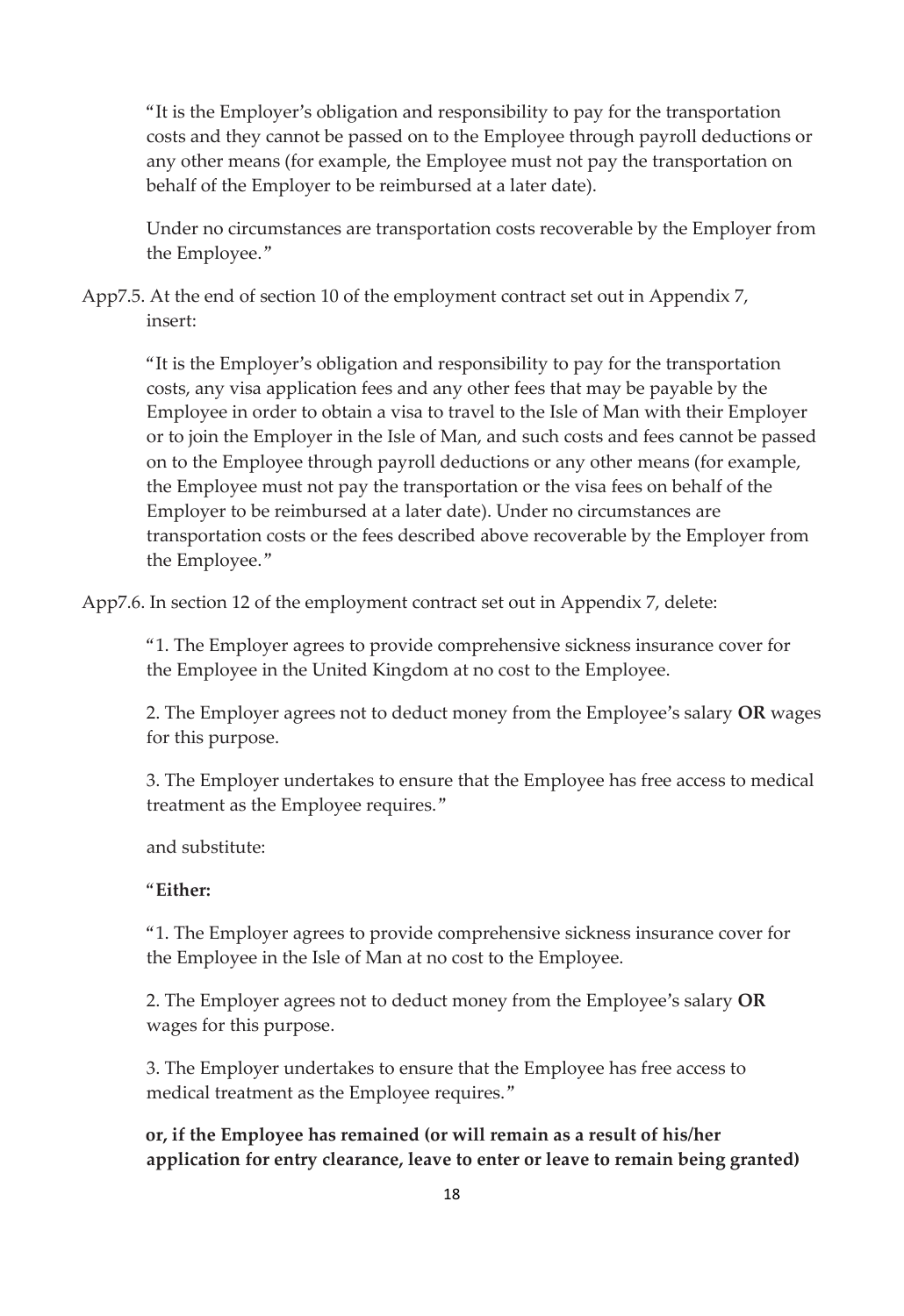# **in the Isle of Man as either a domestic worker in a private household for a period exceeding 6 months:**

"1. The Employer agrees not to deduct money from the Employee's salary **OR**  wages for the purpose of meeting the cost of comprehensive sickness insurance cover.

2. The Employer undertakes to ensure that the Employee has free access to medical treatment as the Employee requires."

App7.7. In section 15 of the employment contract set out in Appendix 7, delete:

*"1.* 

*2. Note: the Employer's grievance procedure and disciplinary rules and procedure must comply with the ACAS statutory Code of Practice on discipline and grievance."* 

and substitute:

*"Note: the Employer's grievance procedure and disciplinary rules and procedure must comply with the ACAS statutory Code of Practice on discipline and grievance."* 

### **Changes to Appendix A**

A7. In paragraph 124(e) delete "Sponsor Licence" and substitute "sponsor licence".

# **Changes to Appendix C**

C1. After paragraph 11(b) delete the table and replace:

| Criterion                                                                                                                                                                                                                                                                               | <b>Points</b> |
|-----------------------------------------------------------------------------------------------------------------------------------------------------------------------------------------------------------------------------------------------------------------------------------------|---------------|
| i) Where the applicant is applying for leave to remain on the doctorate<br>extension scheme, the applicant must have $£1,015$ for each month<br>remaining of the course up to a maximum of two months                                                                                   | 10            |
| ii) In all other circumstances, the applicant must have funds<br>amounting to the full course fees for the first academic year of the<br>course, or for the entire course if it is less than a year long, plus $£1,015$<br>for each month of the course up to a maximum of nine months. | 10            |

C1. In Appendix C in the table in paragraph 11 (i) under the title "If studying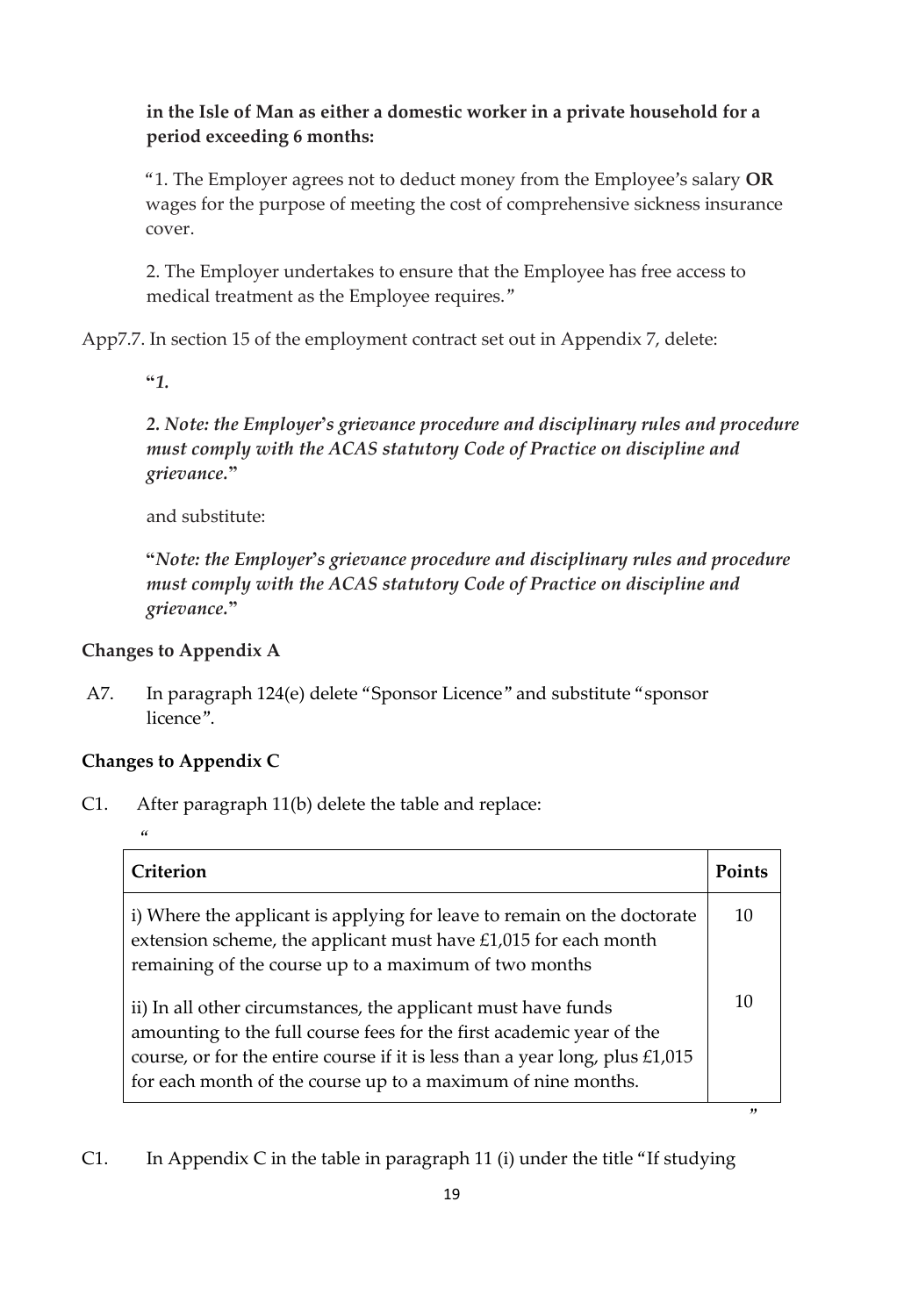outside London" delete "£820" and substitute "£1,015".

# **Changes to Appendix V**

- V1. In paragraph 1(a) of Appendix 2 to Appendix V:
	- i) for "paragraph" substitute "paragraphs  $2 19$ ";
	- ii) iii) insert, after "South Africa" and "Vietnam", "\*".
- V2. In paragraph 3 of Appendix 2 to Appendix V, at the end of sub-paragraph (g), insert:

"; or

(h) nationals of Vietnam who hold diplomatic passports issued by Vietnam."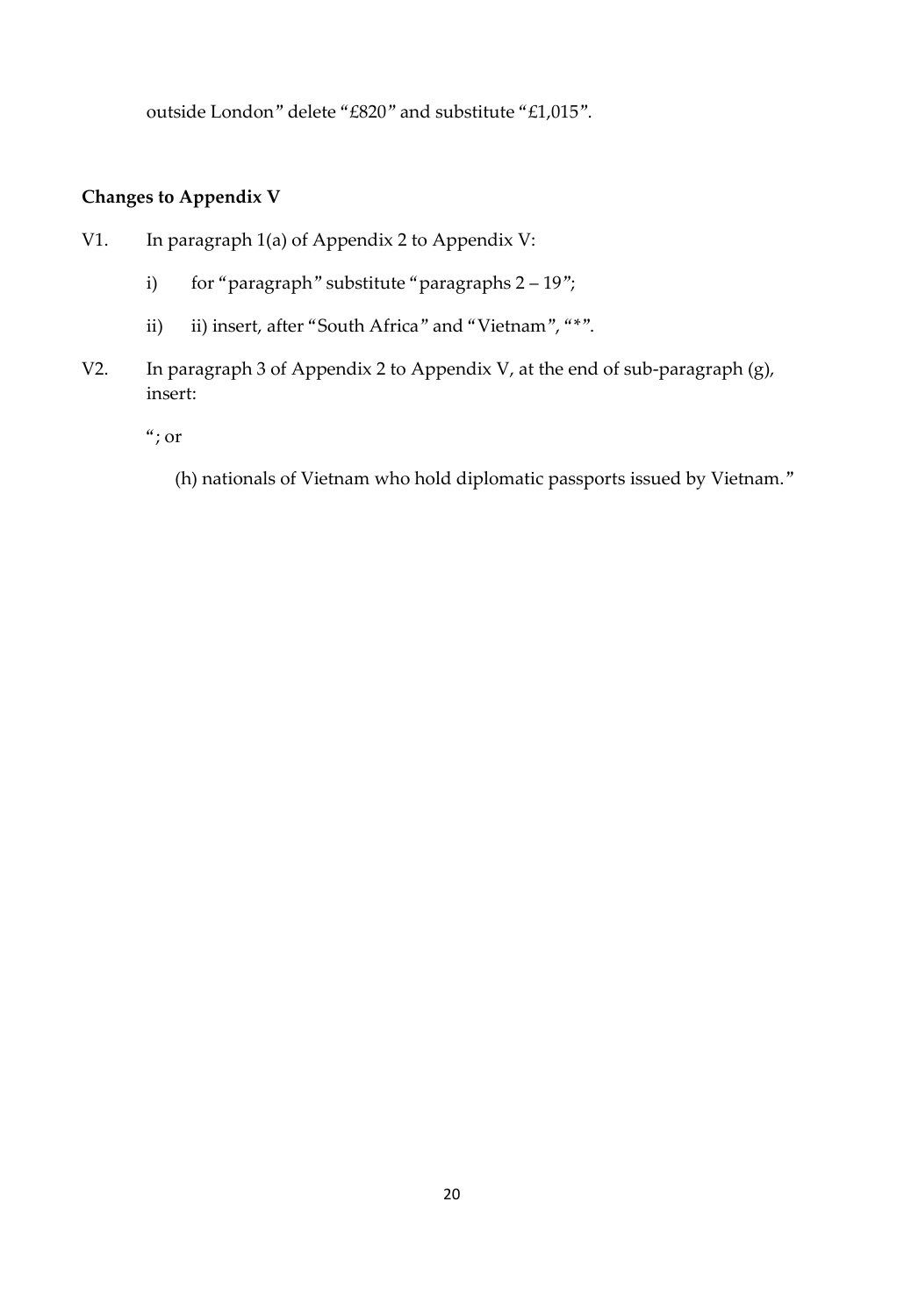### **Explanatory Note to the Statement of Changes in Immigration Rules**

#### **1. Purpose of the Statement of Changes**

The purpose of these changes is to:

- To make changes to the Immigration Rules to make provision for leave to remain in the Isle of Man to be granted to an overseas domestic worker who has been determined to be a victim of slavery or human trafficking. These changes also make a number of minor alterations to the existing Immigration Rules applied to overseas domestic workers;
- To add a provision for Indefinite Leave to Remain for a member of the operational ground staff of an overseas owned airline.

#### **2. Policy Background - What is being done and why**

#### *Domestic workers who are the victim of slavery or human trafficking*

2.1. The purpose of these provisions is to enable overseas domestic workers who have been determined to be a victim of slavery or human trafficking to continue to work as a domestic worker, and to change employer, for a period of time in order to be able to earn some money to assist in rebuilding their lives when they return overseas.

2.2. The change set out in paragraph 5.6 of this Statement implements these provisions by creating a new category of leave under which a person who has previously been granted leave to enter or remain as a domestic worker in a private household may be granted leave to enter or remain for up to six months where the applicant has been determined by the Isle of Man Immigration Inspector to be a victim of slavery or human trafficking (as defined in the Modern Slavery Act of Parliament). Where the initial period of leave granted is for less than six months, it will be possible to grant a subsequent extension of stay in this category to allow the individual to complete the maximum period of six months in this category.

2.3. A domestic worker granted leave to remain under these provisions will be permitted to take employment as a domestic worker in a private setting. It is assumed that a person applying under these provisions may not have a prior offer of employment at the point at which they apply. It is nevertheless intended that protections which apply to other non-EEA nationals granted leave to enter or remain for the purpose of domestic work should also apply here.

2.4. The change at paragraph 1.4 removes the requirement for an application to be accompanied by a passport in cases where the applicant's passport has been retained by their previous employer or other person in circumstances which have led to the applicant being determined by the Isle of Man Immigration Inspector to be a victim of slavery or human trafficking (as defined in the Modern Slavery Act of Parliament)